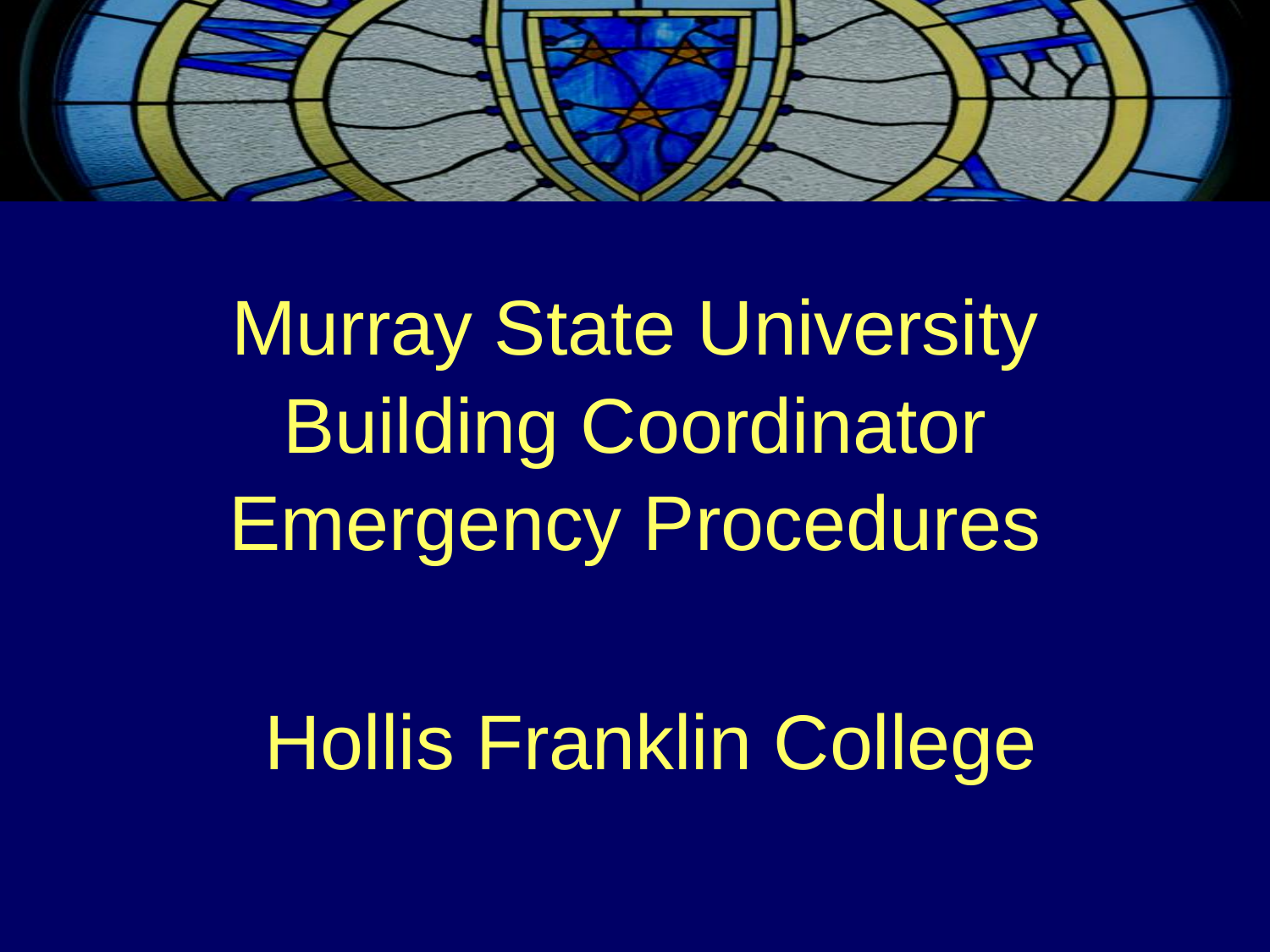

- Provide information on emergency preparedness procedures to follow in the following events-
	- Fire
	- Tornado
	- Earthquake
	- Terrorism
	- Gunshots Heard
	- Threat of Harm

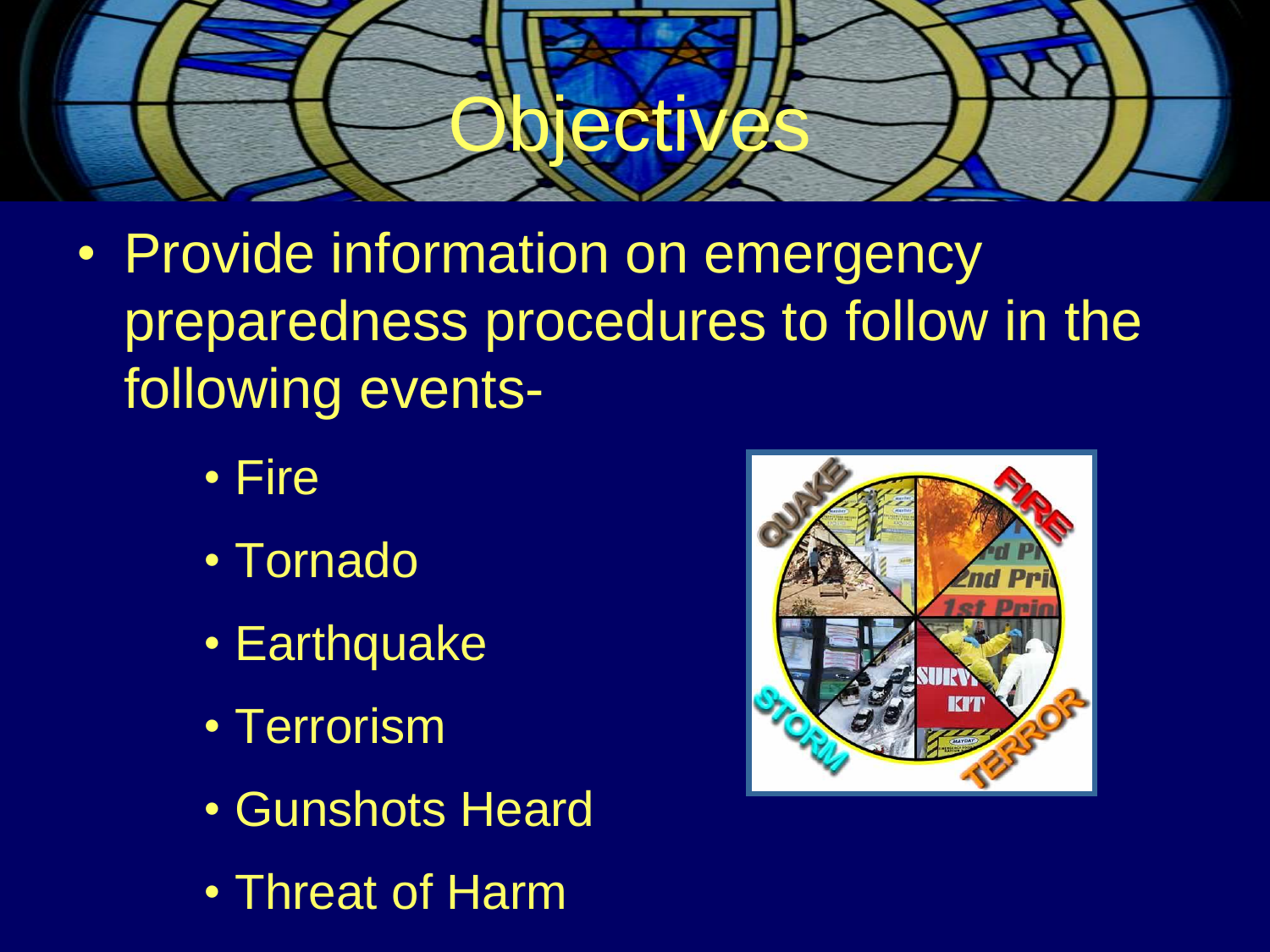

- Help university employees understand their role in an emergency.
- Provide information to employees on how to respond appropriately in the event of an emergency.
- Provide resources for additional information and support.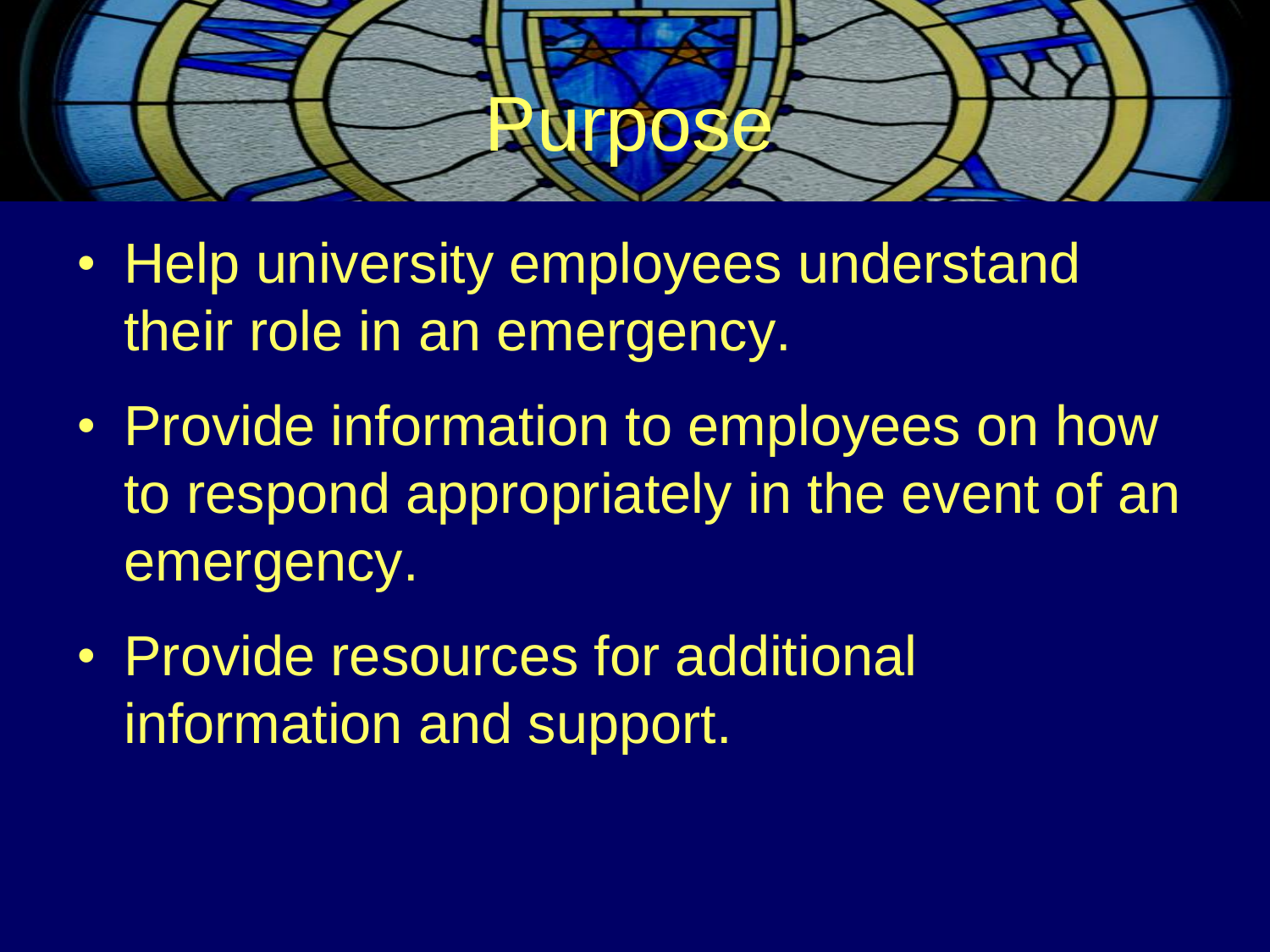

#### • Fire Prevention Programs

- ESH Inspections
- State Fire Marshal's Annual Inspection
- Fire Protection Equipment Inspection, Testing and **Maintenance**
- Fire Safety Training
- Fire Response
	- Fire Alarms
	- Sprinklers (not in all buildings)
	- Fire Department Response
	- Building Evacuation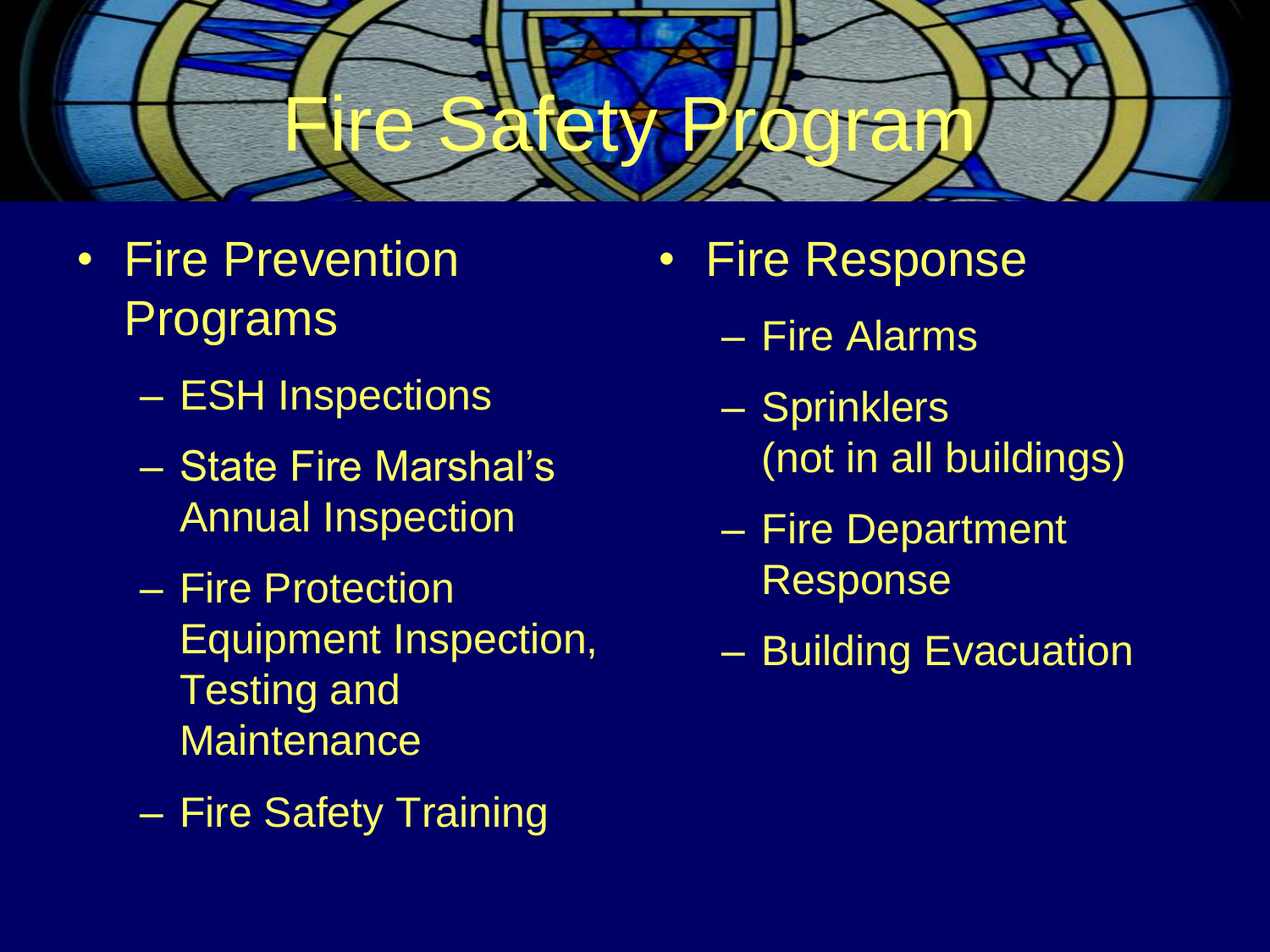

- Get people out of the building in the event of a fire.
	- Be aware of evacuation procedures for your building.
	- Ensure occupants are out.
	- Inform emergency responders of details when they arrive.

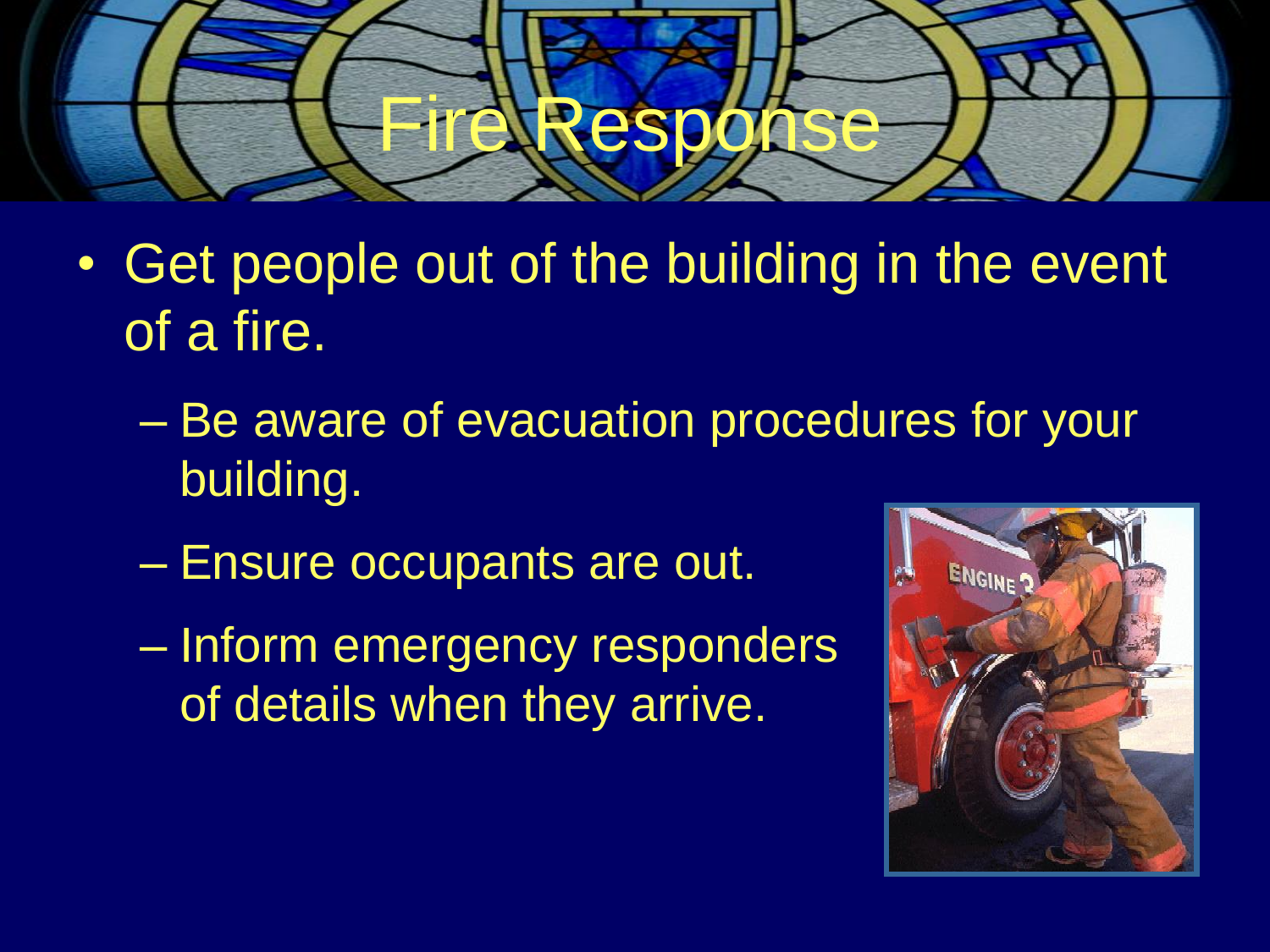

- Alert others in the building
	- Pull fire alarm to alert others, Fire and Police.
	- Call 911 and give details of the situation.
	- Walk through the building and tell others of the need to evacuate.



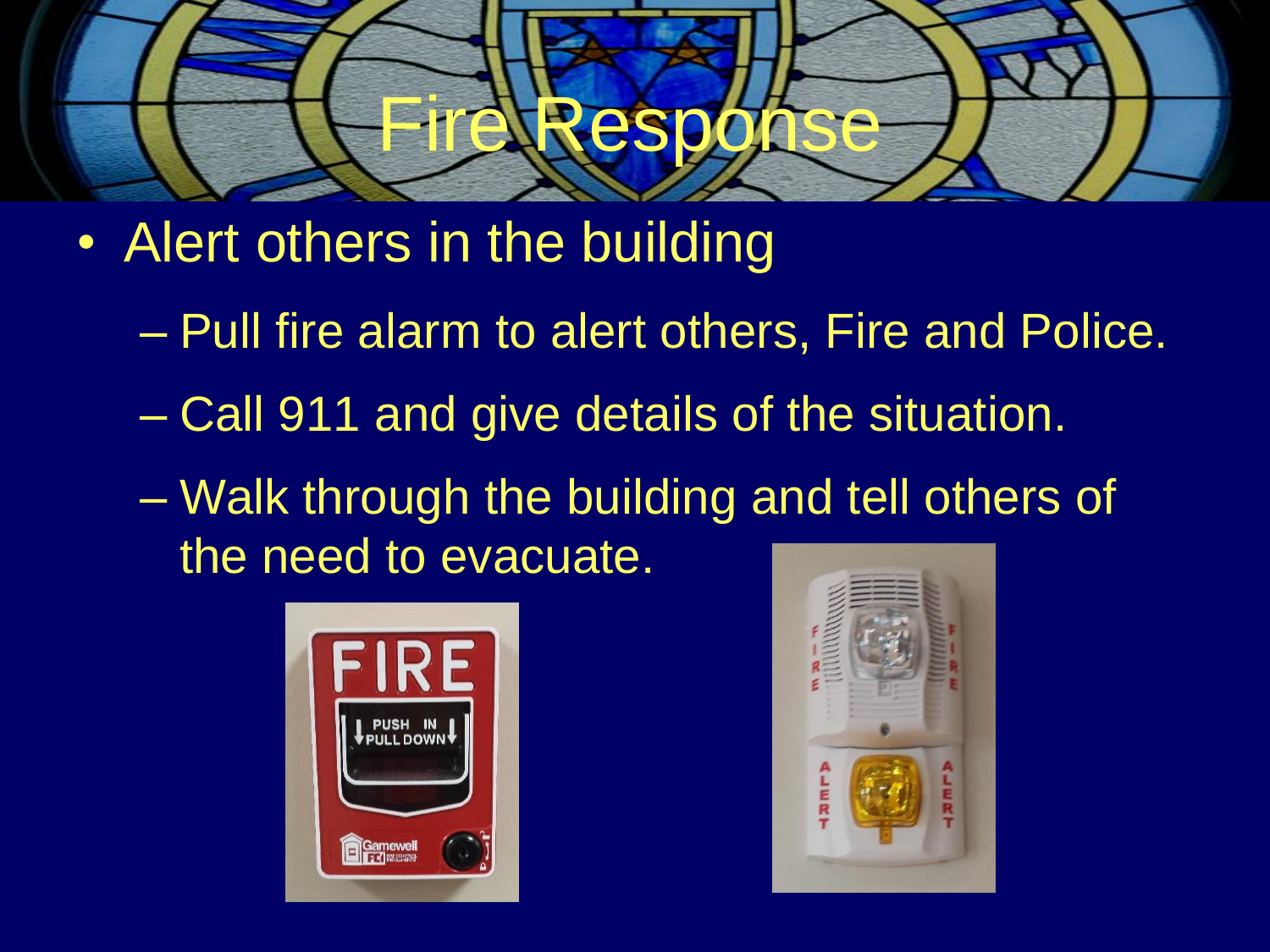

- Direct individuals to exit
	- Know location of nearest exit
	- Know location of alternate exits



- Assist physically-impaired individuals
	- Ask others to help you assist
	- Shelter them in a stairwell and alert emergency responders of their location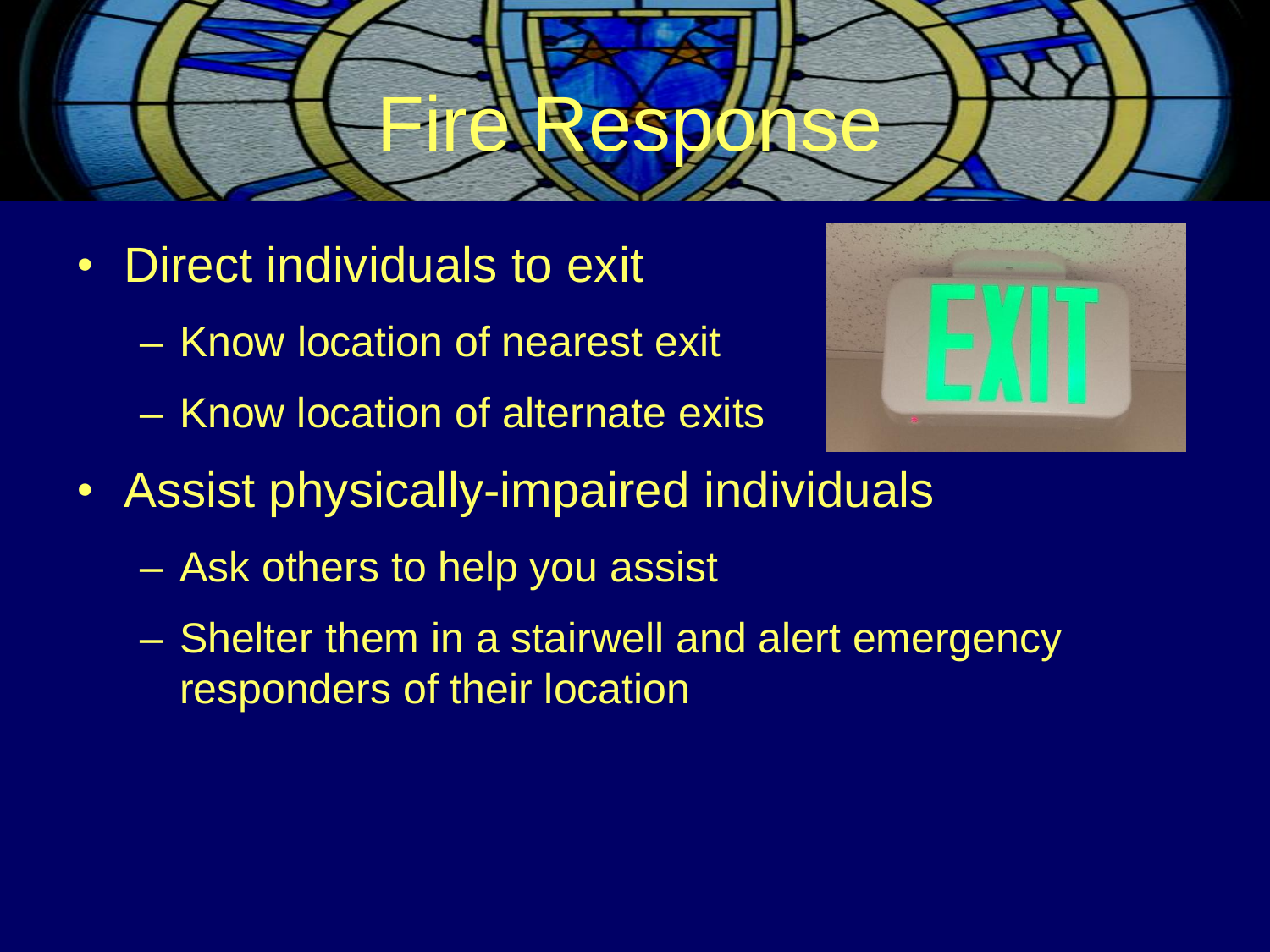

• Once outside, alert the Fire Department of any information you have observed.

– Fire

- Smoke
- Trapped occupants
- Account for building occupants at the designated meeting area.

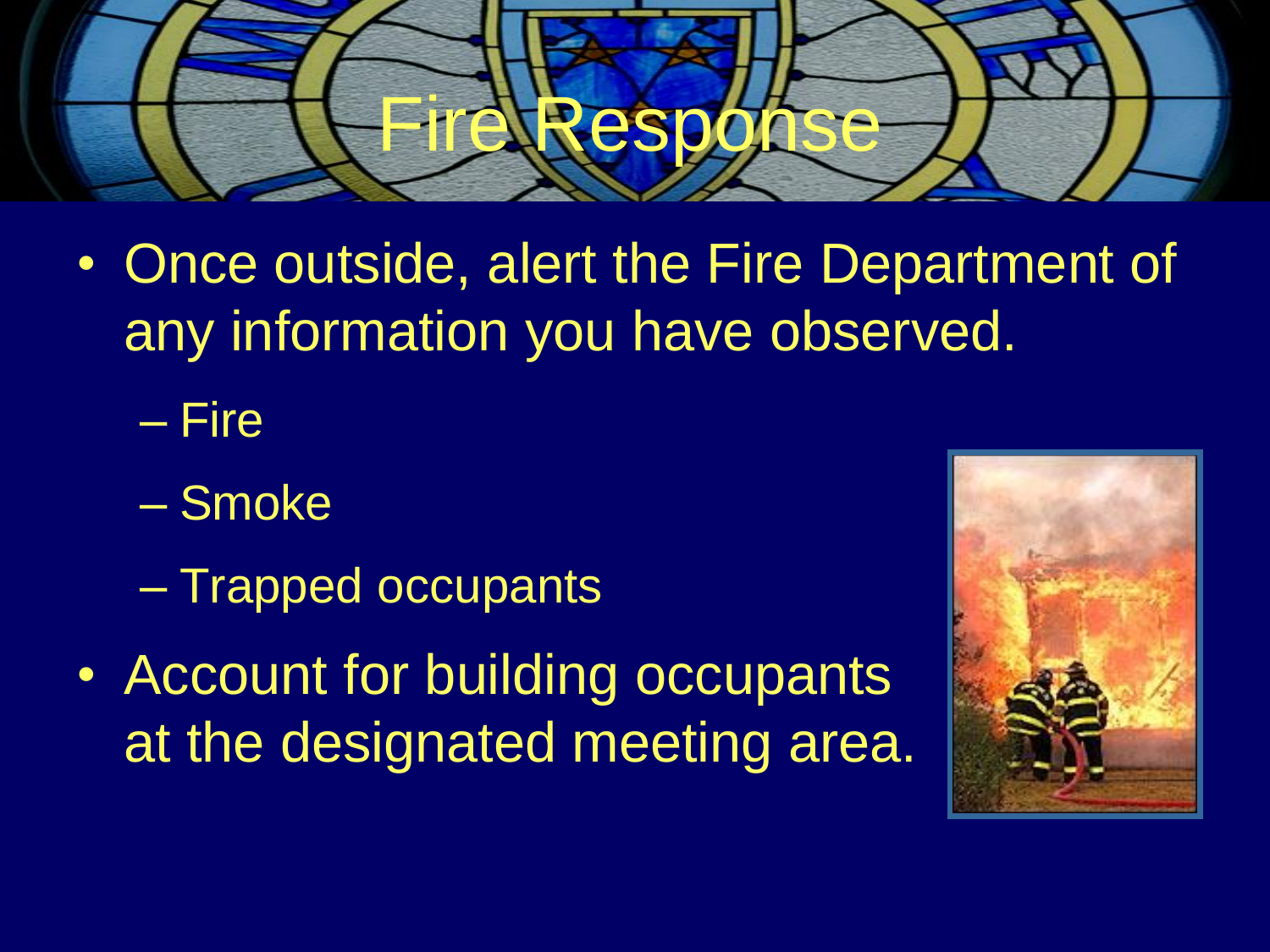

- If you are unable to exit the building
	- Isolate yourself from the fire and/or smoke
		- Close doors
		- Seal door with a wet cloth
	- Inform others of your location
		- Call 911 or 2222
		- Signal others from the window
			- Yell
			- Wave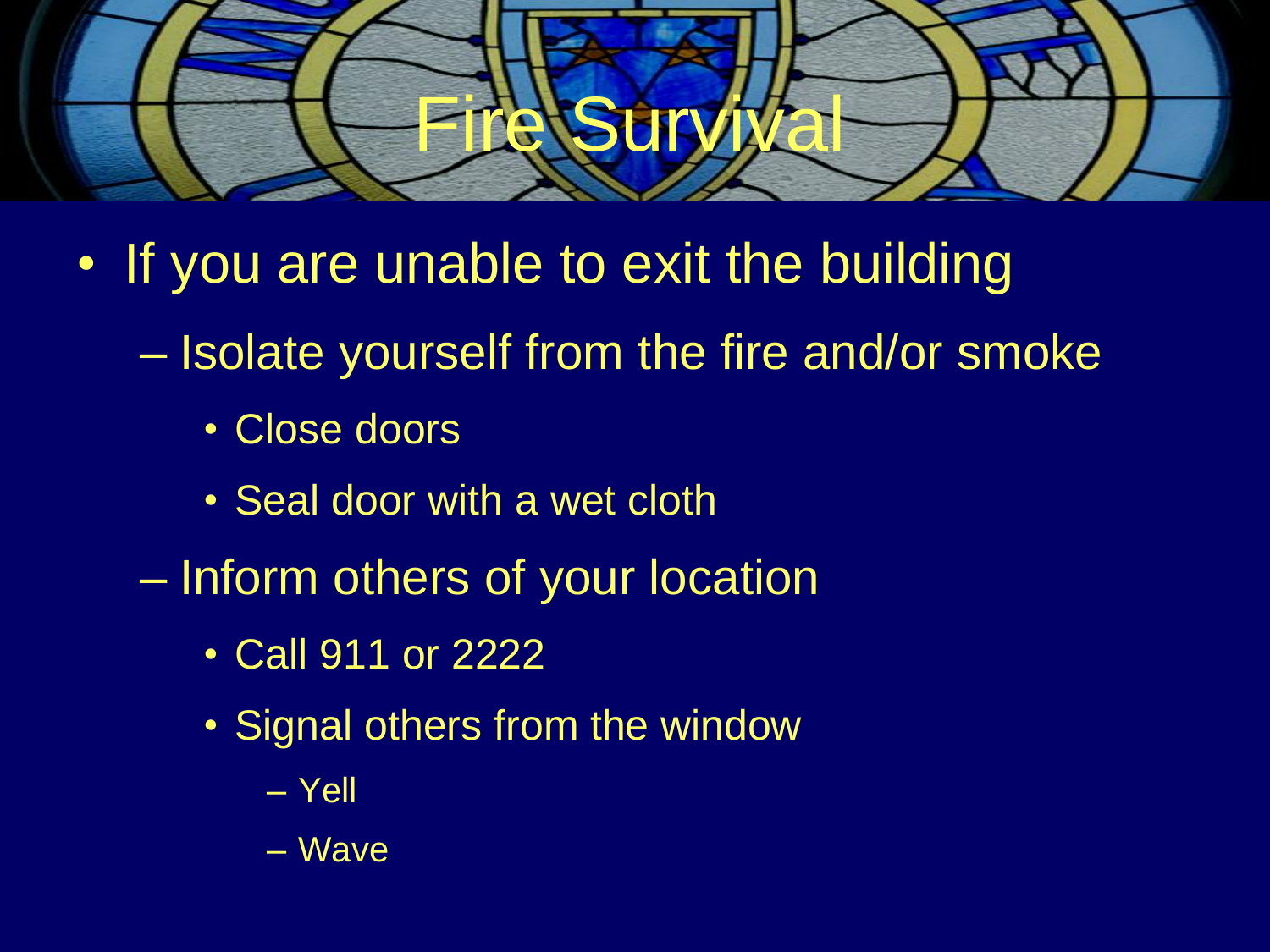

- If the hallway becomes filled with smoke
	- Get low on your hands and knees and crawl.
	- Cover your face with a wet cloth.
	- Proceed to the nearest exit or place of refuge.

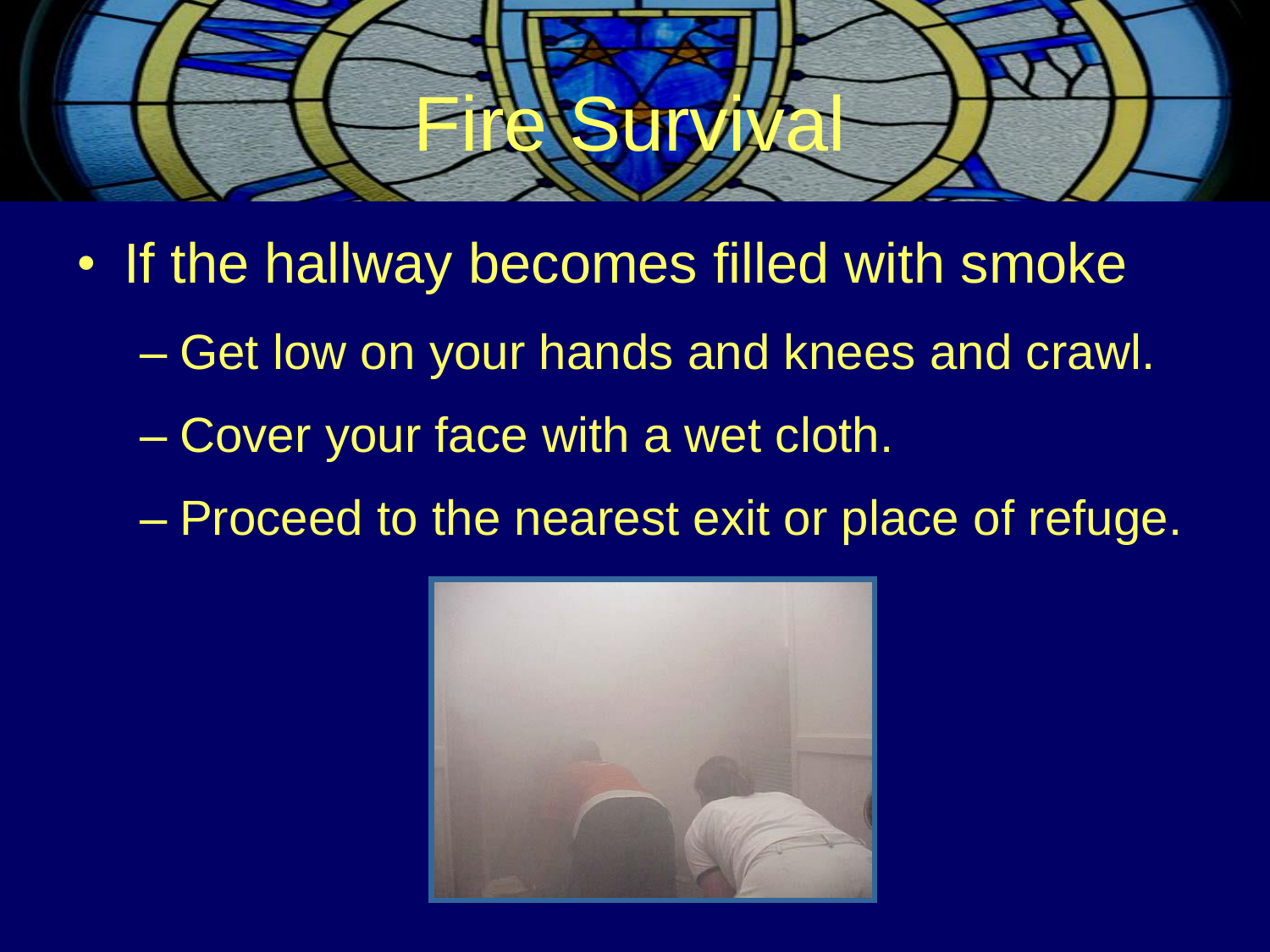

- Fire Alarm
- Fire Pull Station
- Fire Horn/Strobes
- Sprinkler System
- Fire Extinguishers
- Lighted Exit Signs
- Emergency Generator
- Elevator Fireman's Service

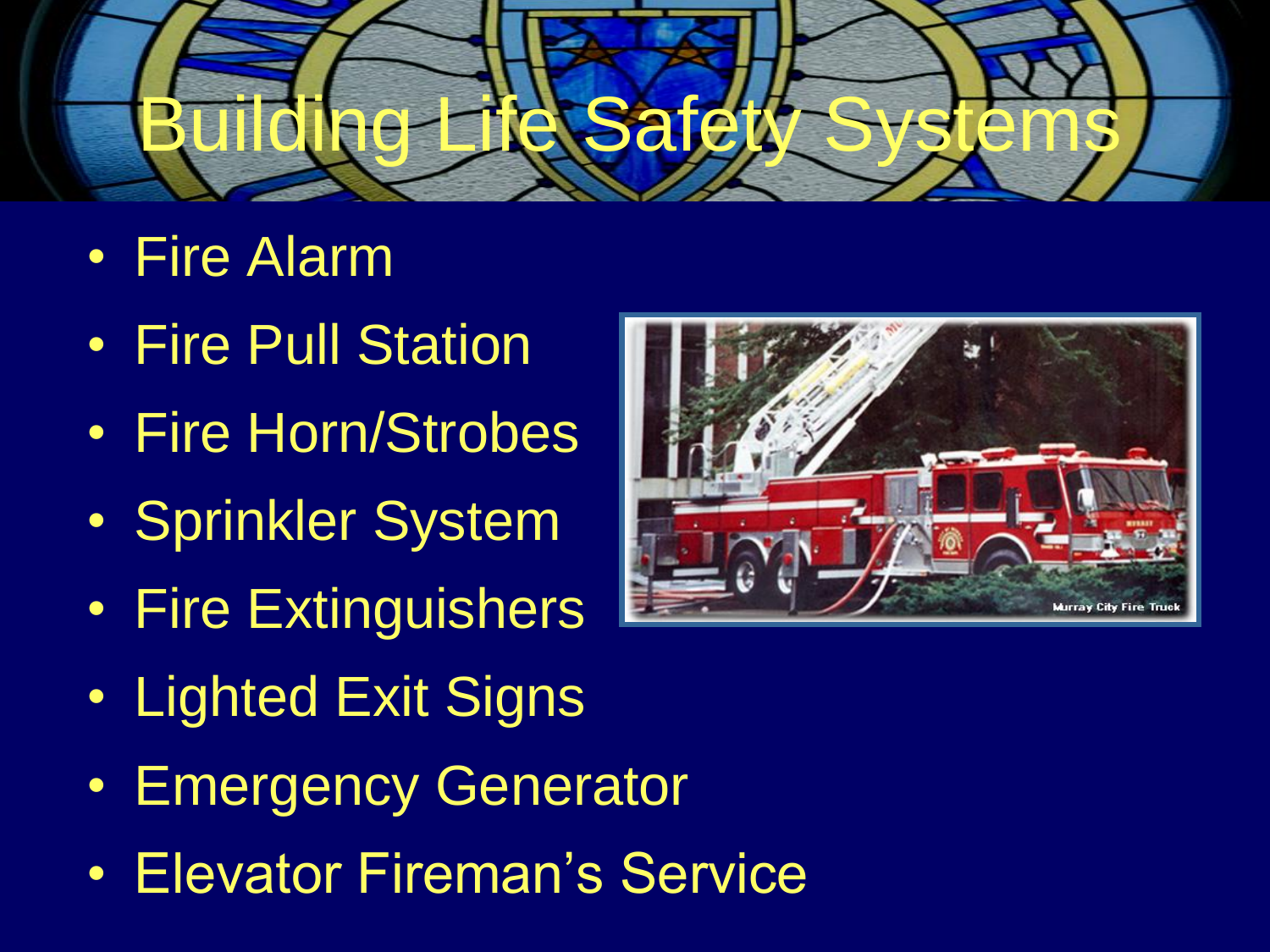

- Fire alarm system will summon help when activated.
- Activation can occur by
	- Pulling a fire alarm pull station
	- Automatic activation of a smoke/heat detector
	- Sprinkler system activation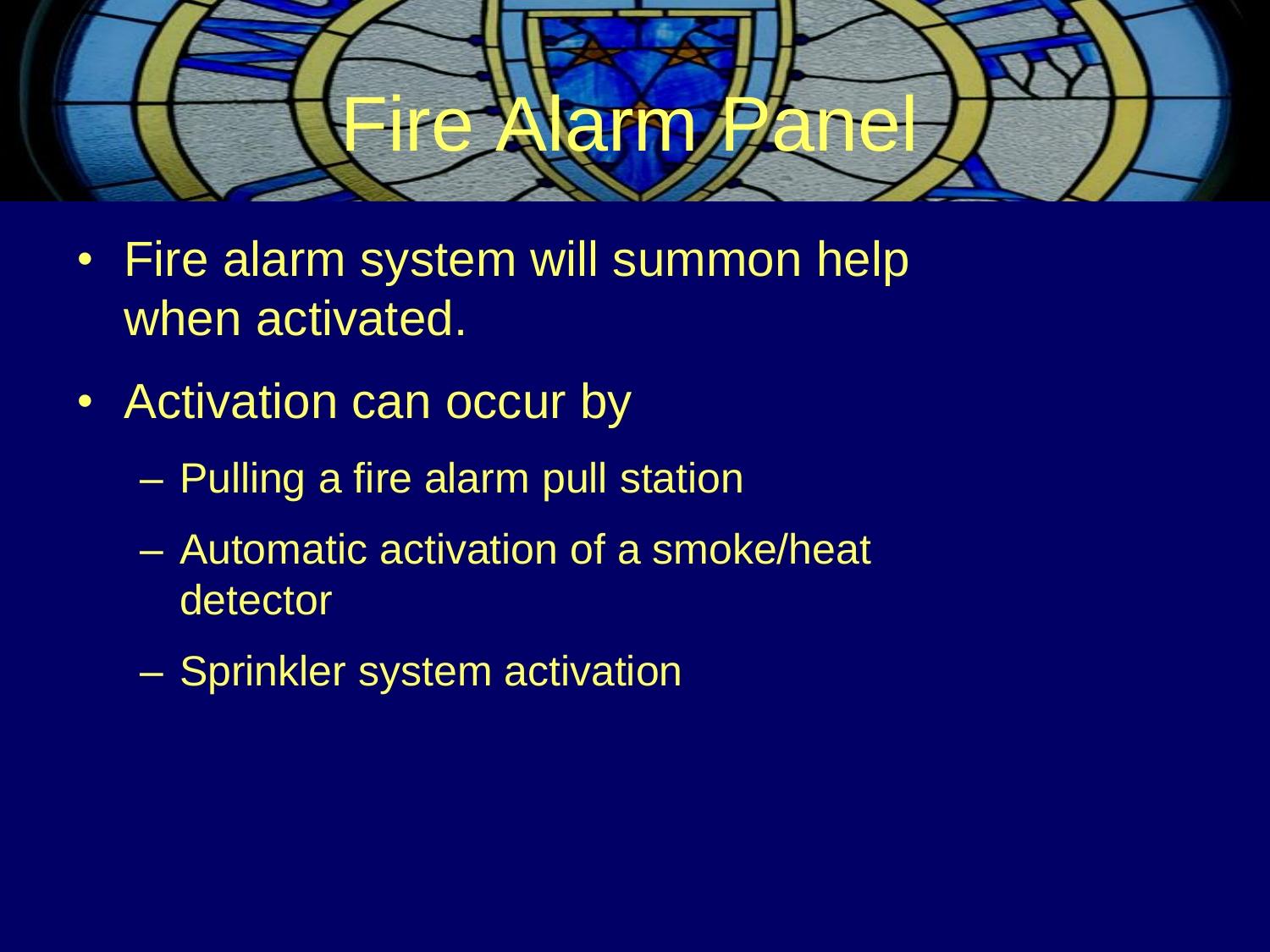

- Manual fire pull stations are located near exit doors.
- Pull in the event of fire or smoke to activate the fire alarm.
- Smoke detectors can be activated by smoke or dust in the area.



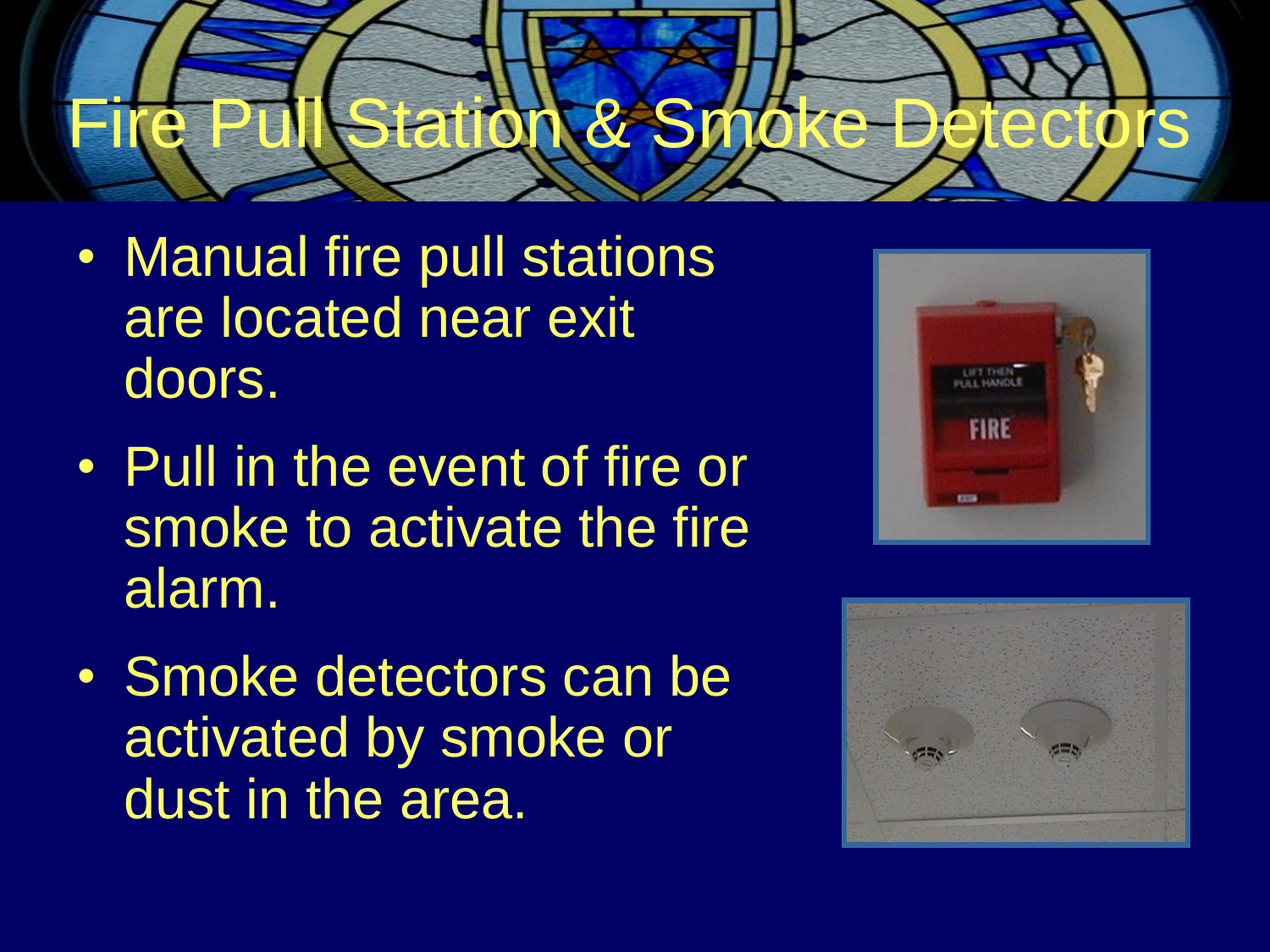



- Fire horns and strobe lights are activated when the fire alarm panel is activated.
- These devices are located in visible areas throughout the building.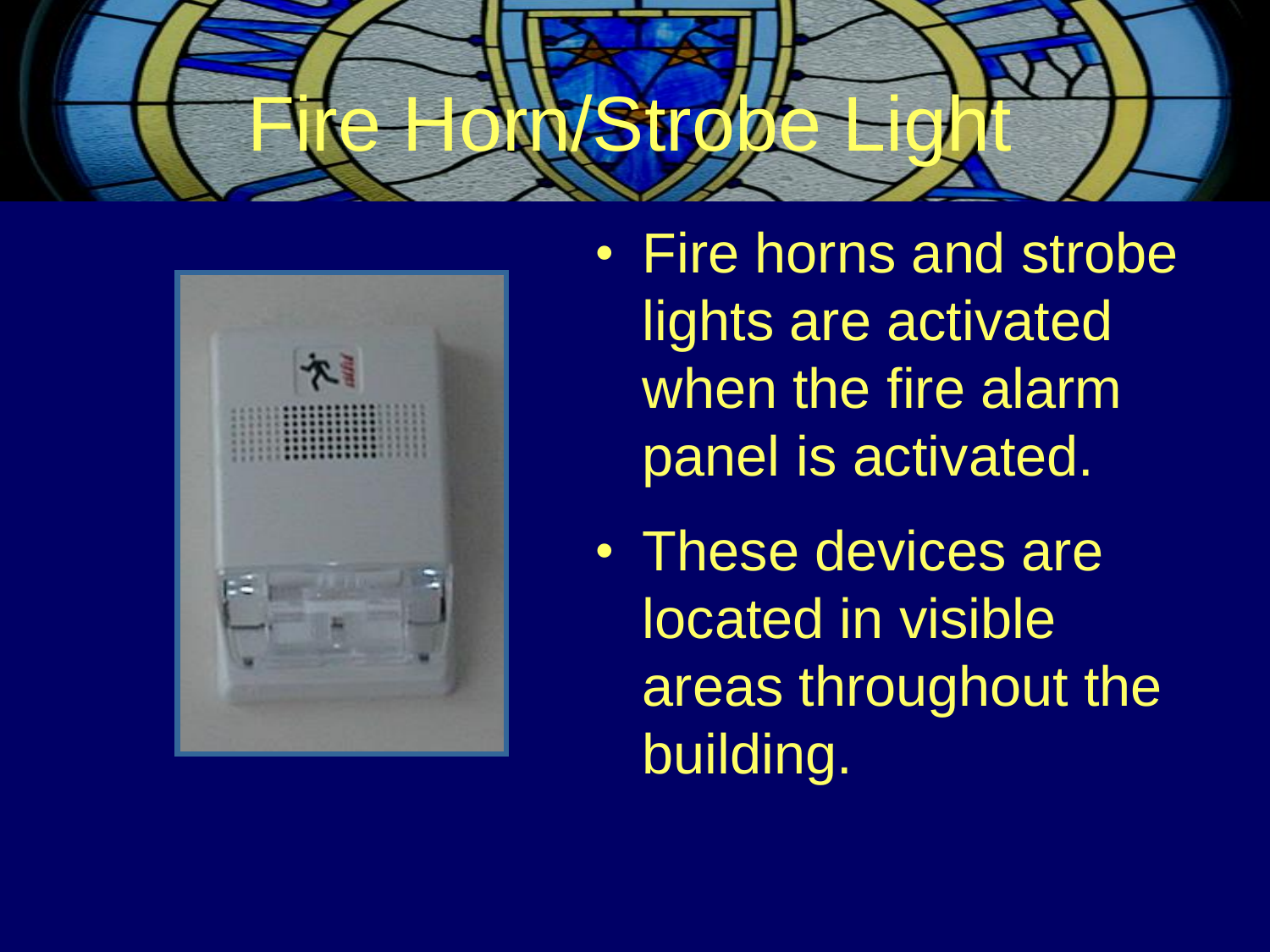



- Sprinklers are located throughout the building.
- Sprinkler heads are independently heat activated.
- All sprinkler heads do not activate at the same time.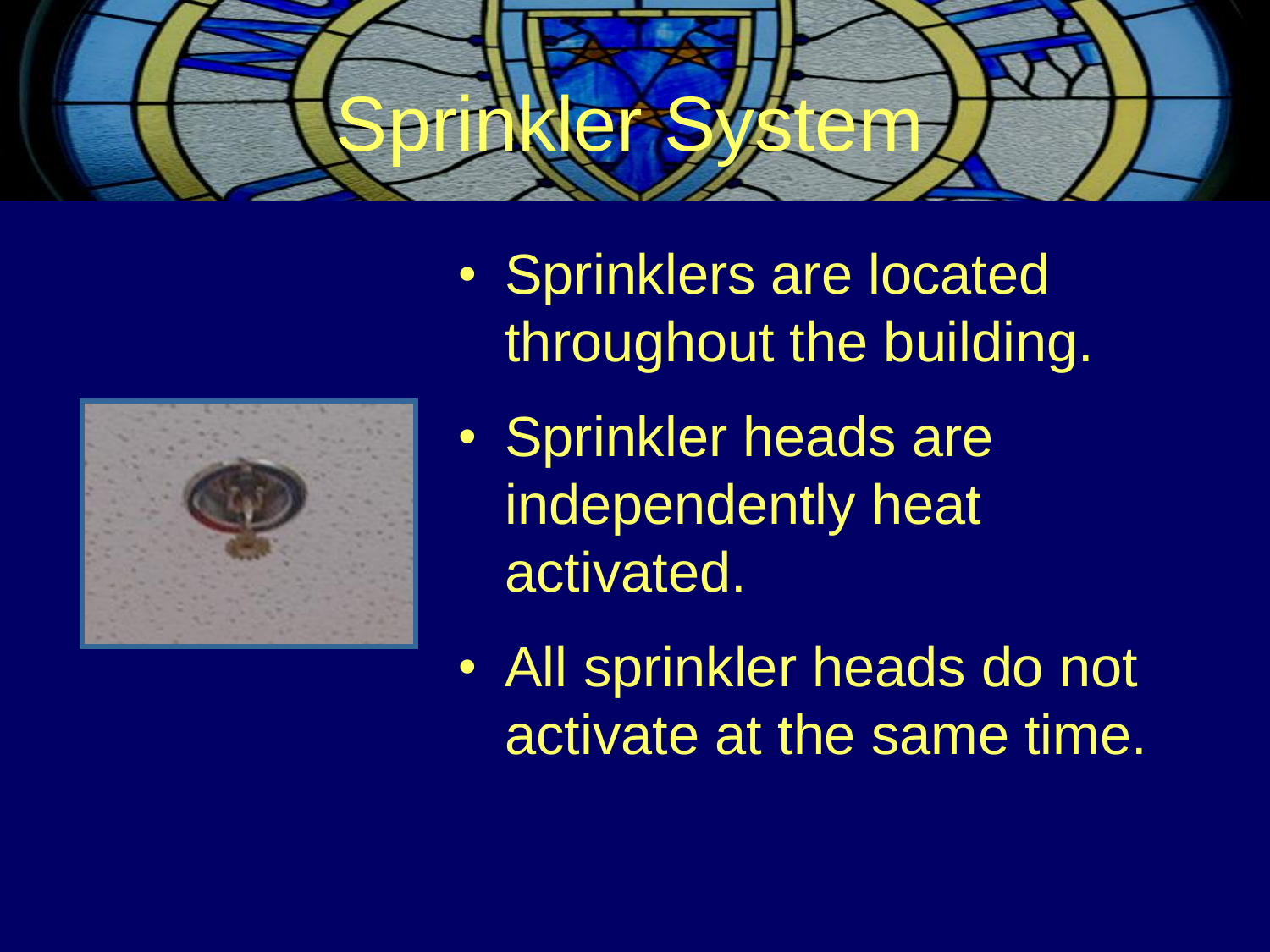

• Fire extinguishers are centrally located in public areas so that the distance of travel is a maximum of 75 feet between extinguishers.

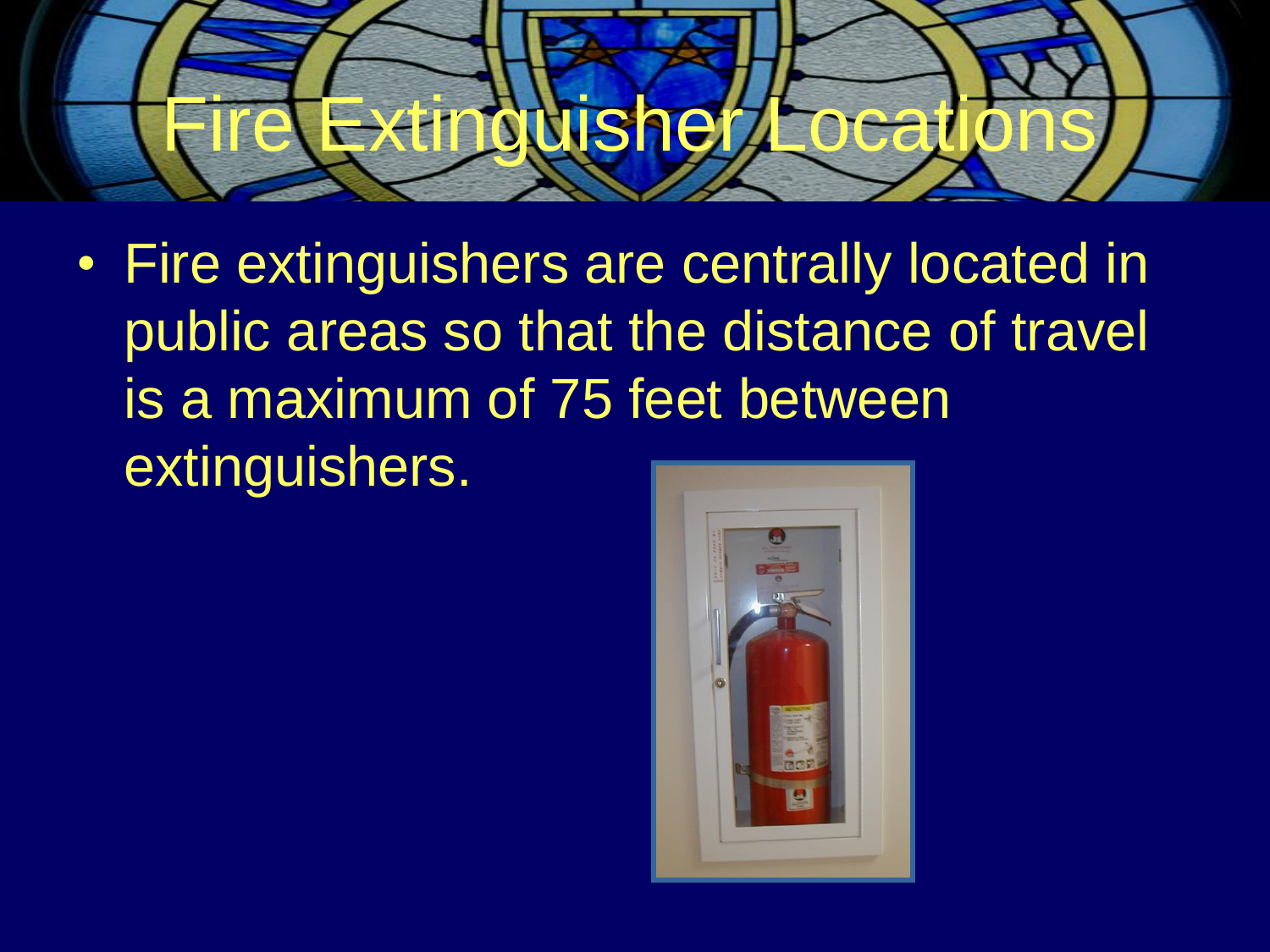

- Will put out fires involving ordinary combustibles
	- Wood
	- Paper
	- Cloth
	- Trash
	- Plastic



- Will put out fires involving flammable liquids
	- Gas
	- Grease
	- Oil
	- Solvents

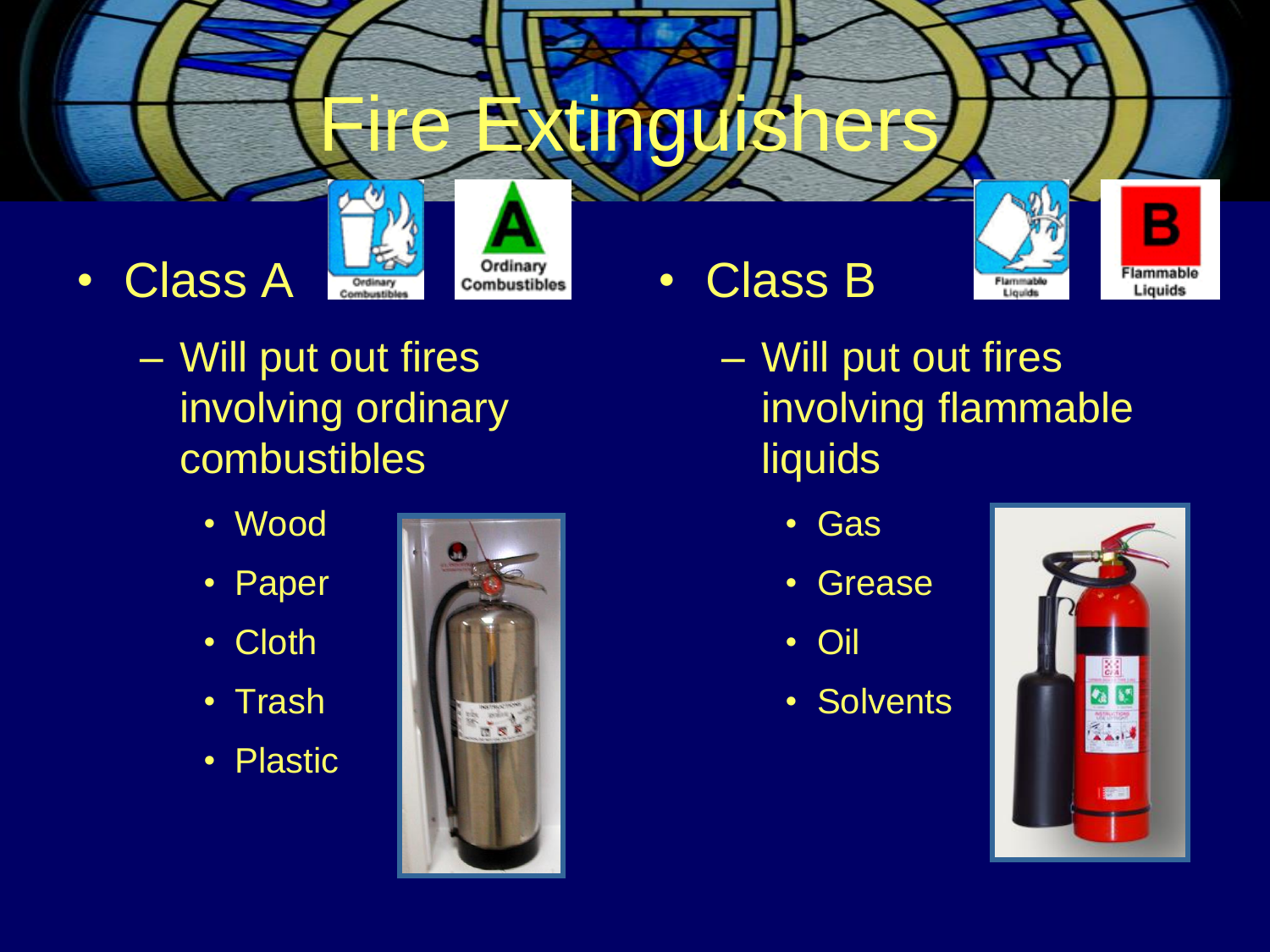

• Class C



- Suitable for use on electrical fires
	- Electric-powered tools
	- Any equipment using electricity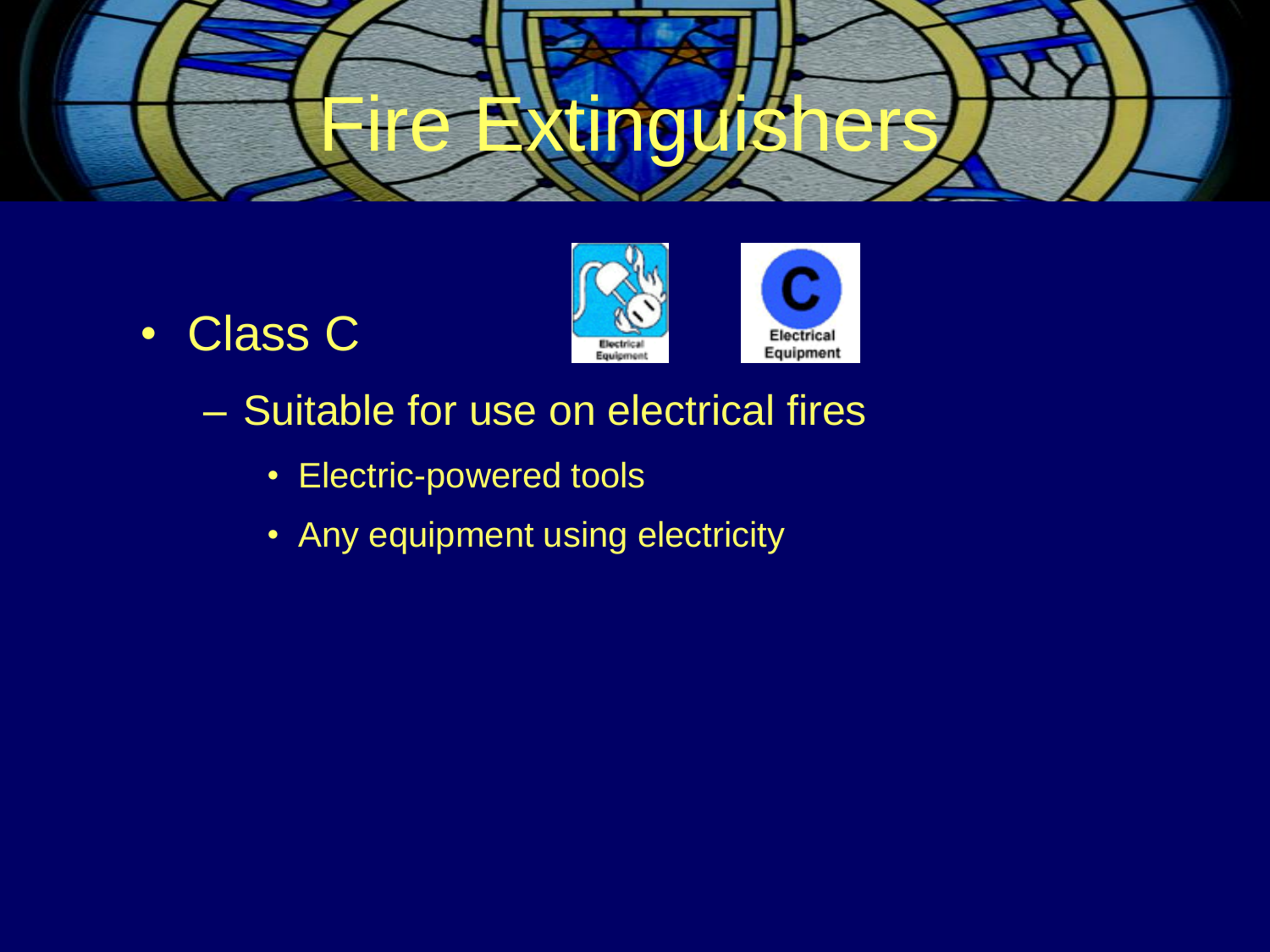

• The label indicates the extinguisher is suitable for use on Class A, B and C fires.



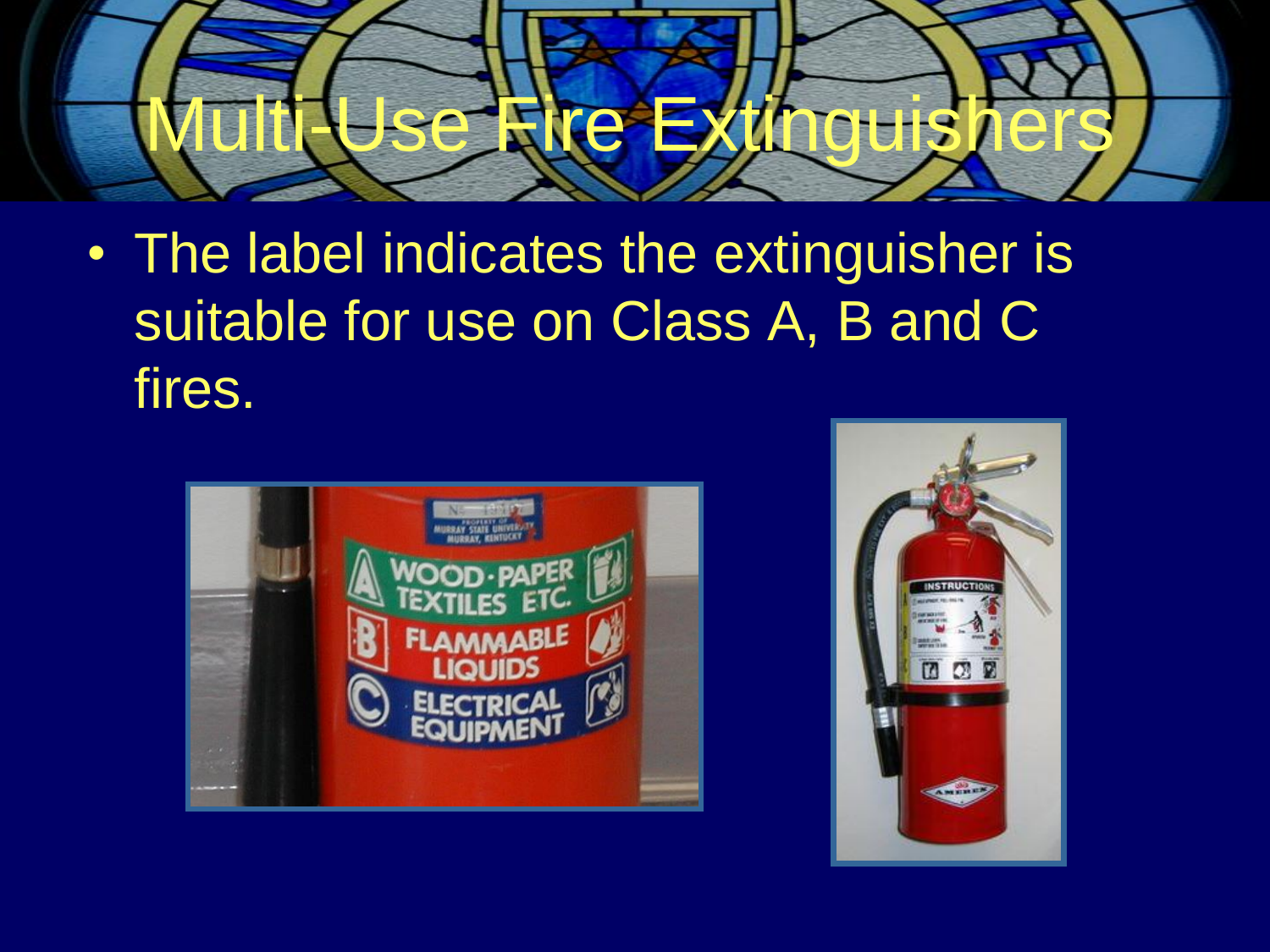

- To use an extinguisher, remember PASS-
	- **P**ull the pin
	- **A**im at the base of the fire
	- **S**queeze the handle or trigger
	- **S**weep back and forth

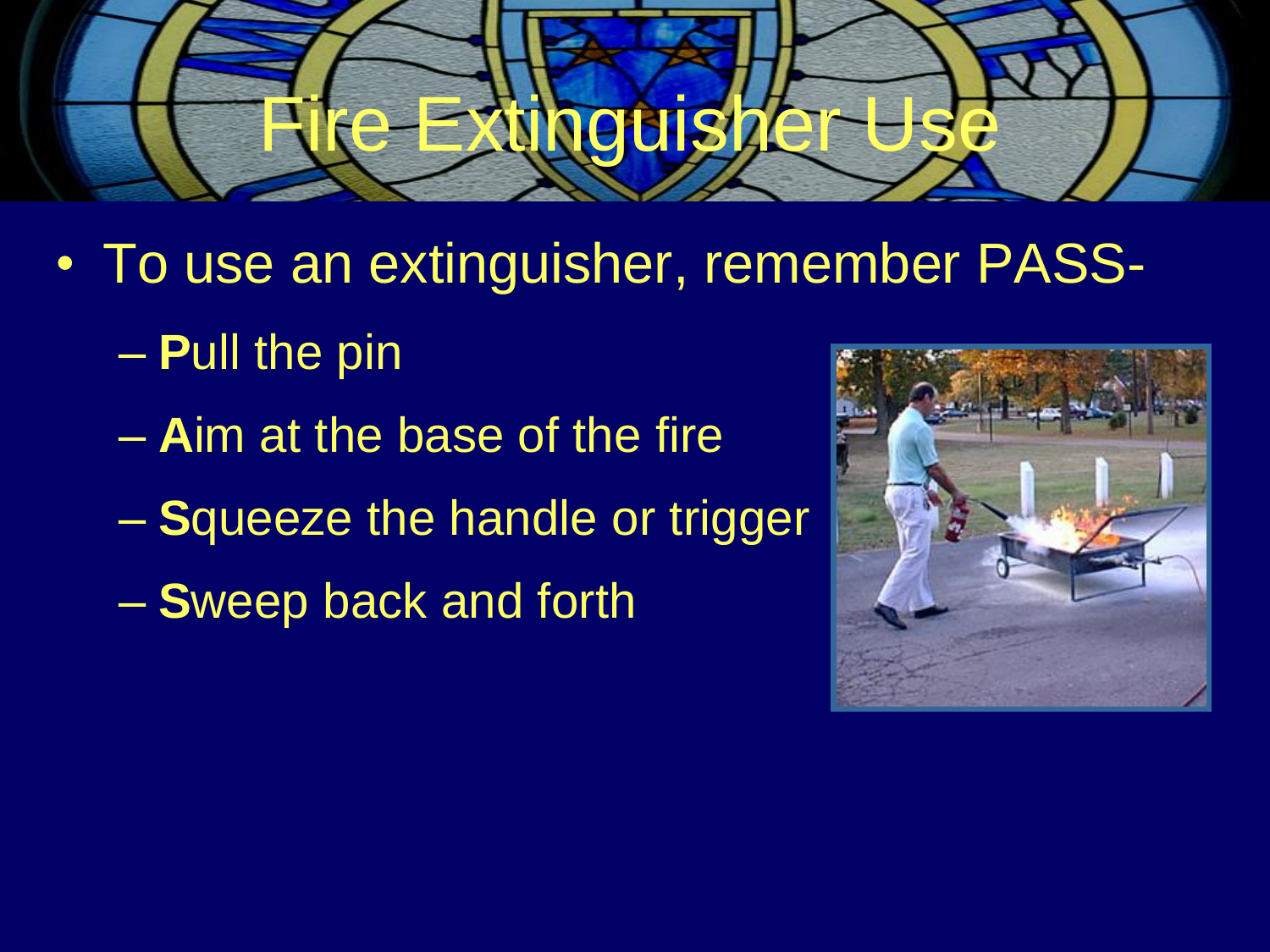

- Exit signs indicate doors that exit the building.
- Exit signs are supplied with backup power.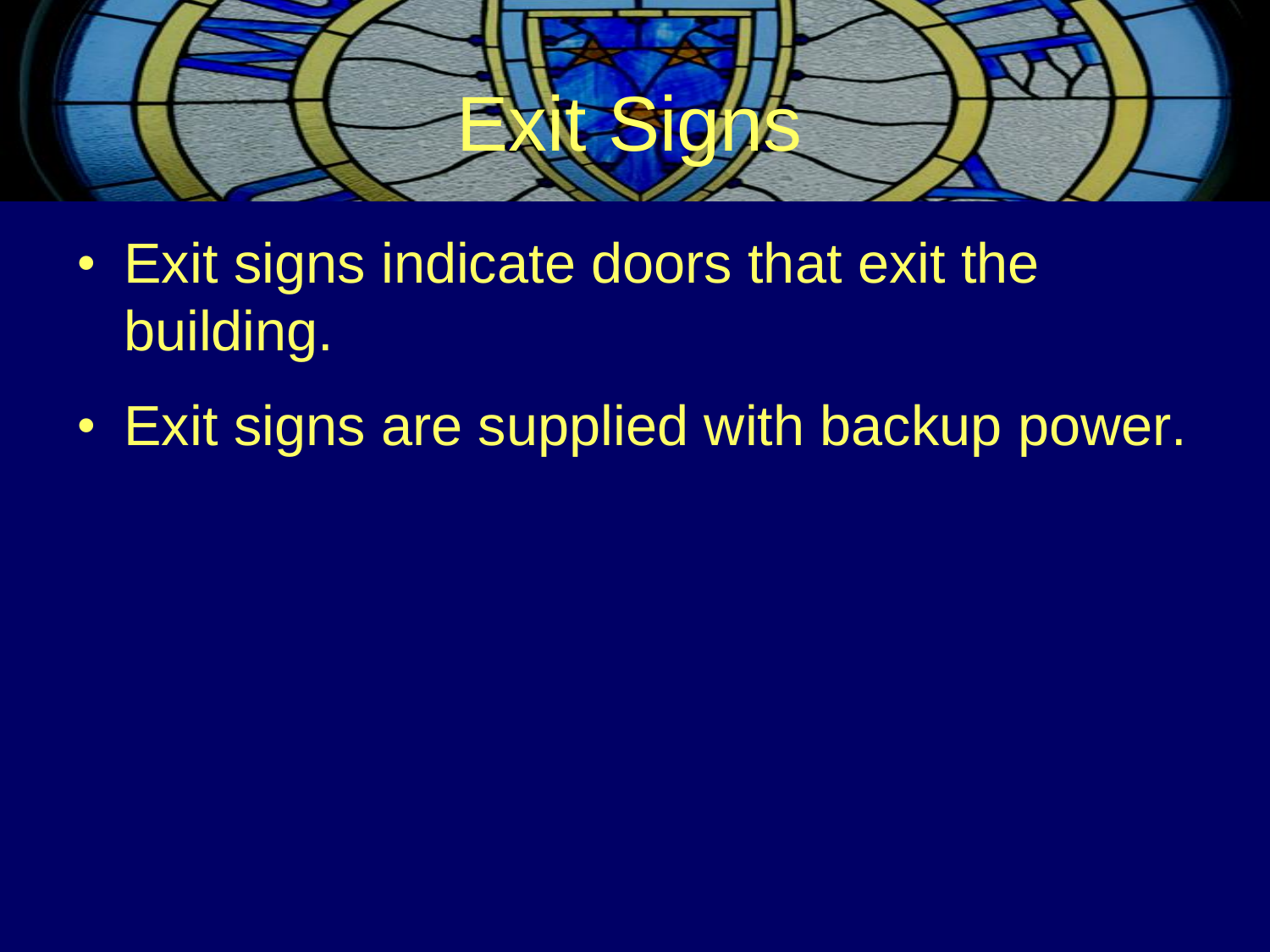

• Emergency generator starts automatically when there is a power disruption. It provides power for emergency and exit lighting and for the fire alarm system.

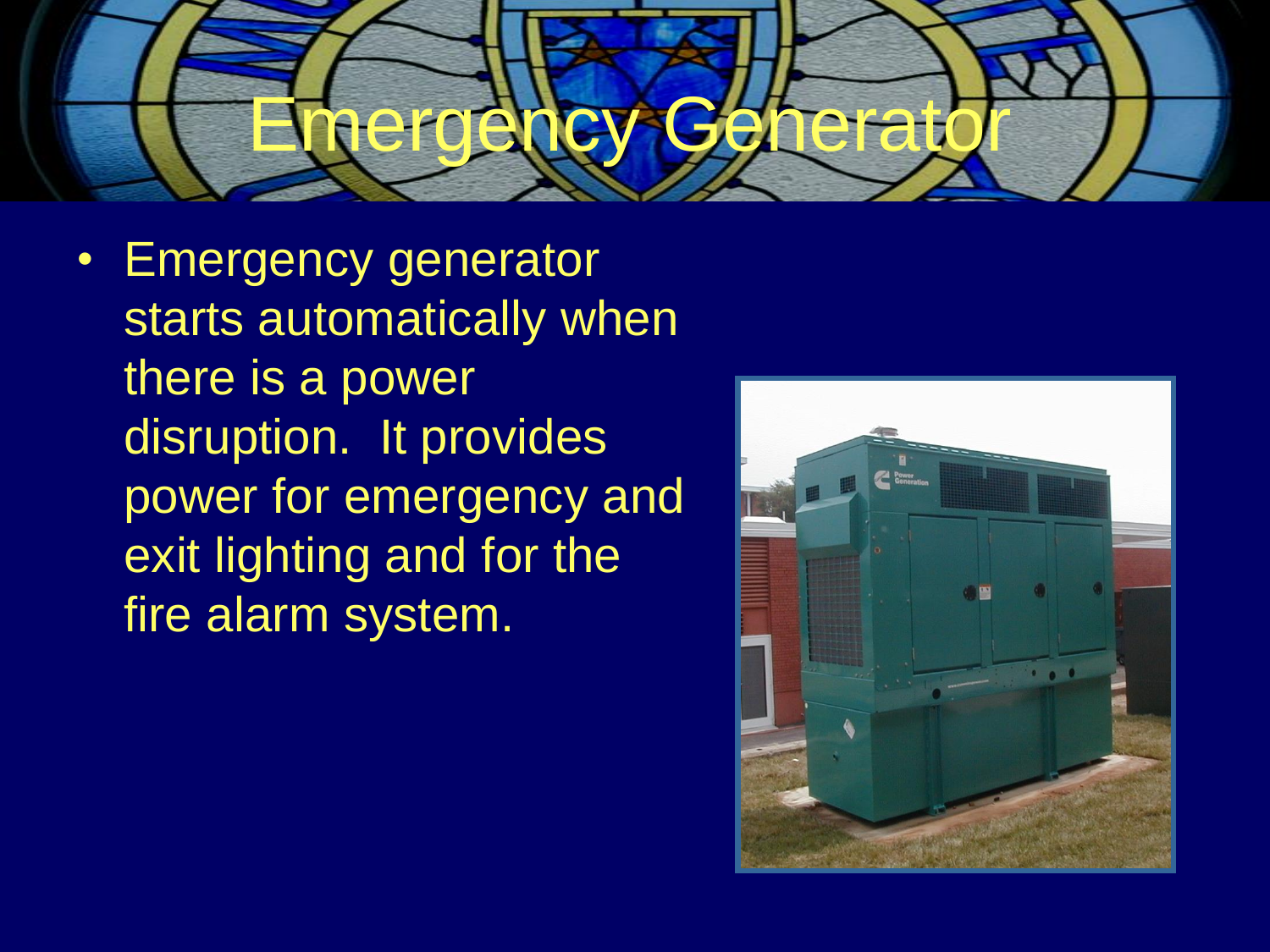

- Elevators return to an alternate floor in the event of a smoke detector activation in the elevator lobby.
- Elevators remain locked out, available only for Fire Department use during fire alarm activation.

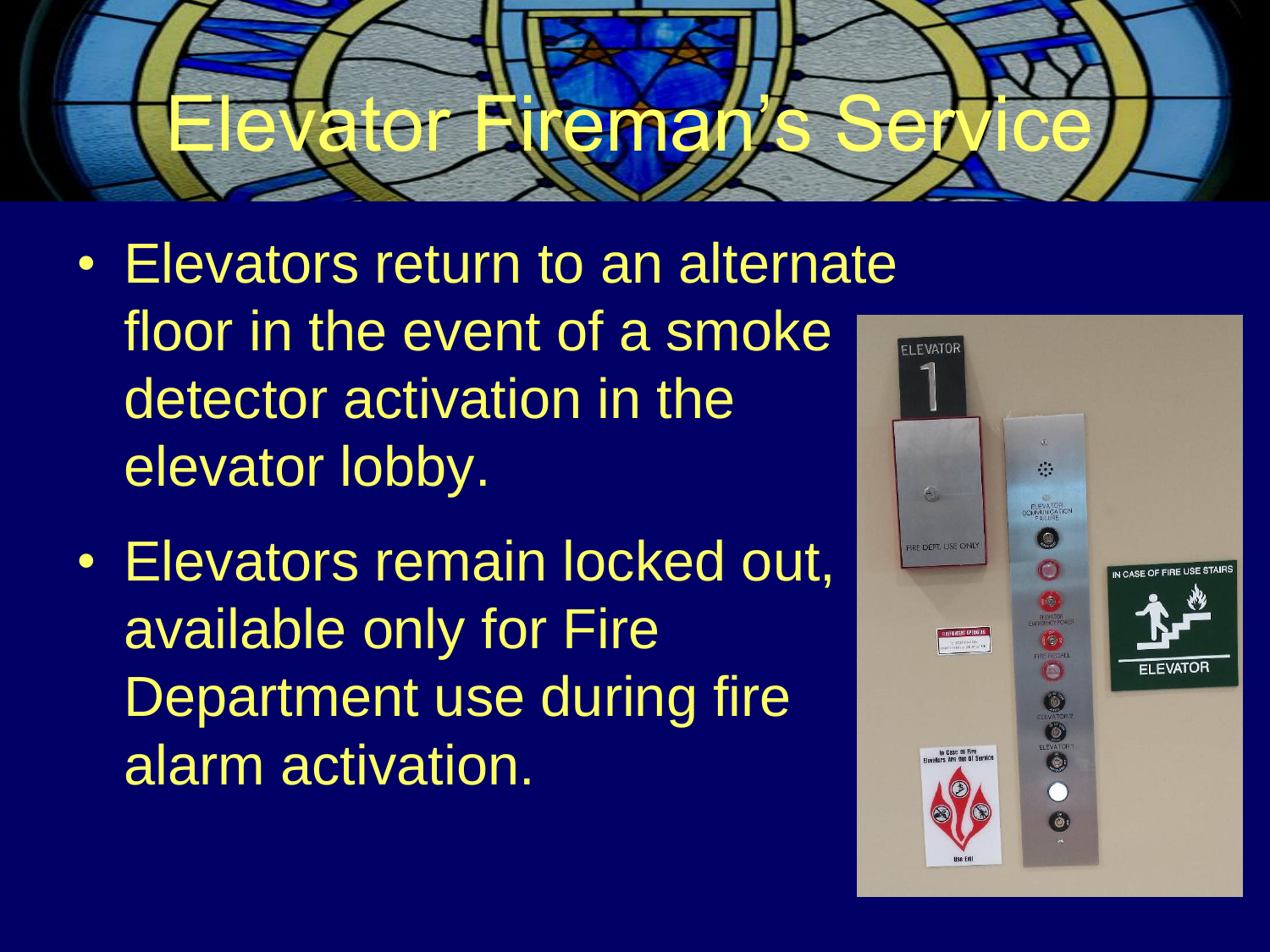

• Emergency evacuation charts are located on the wall. They indicate alternative routes for building evacuation and emergency guidelines.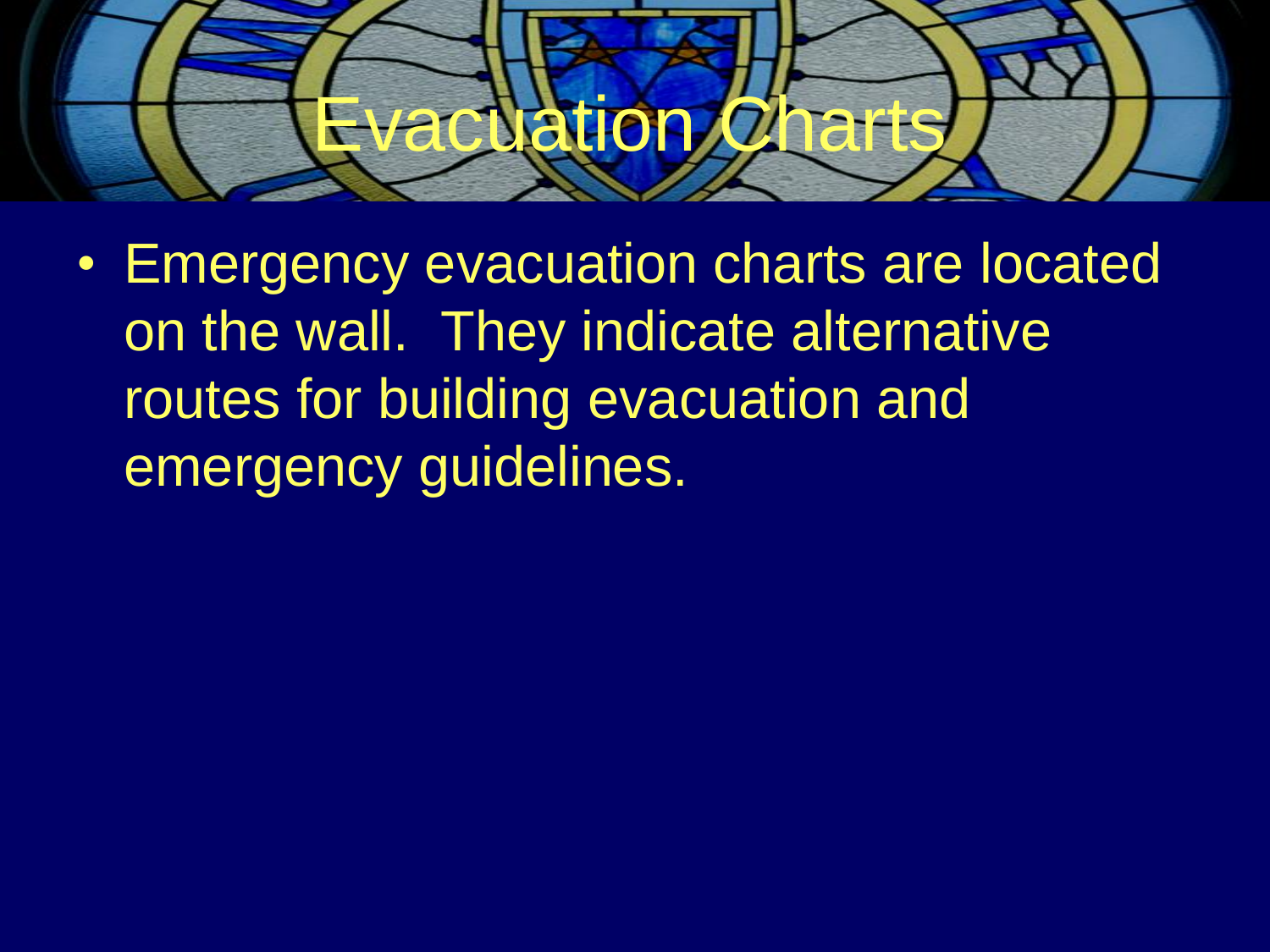

- Fire doors control the spread of smoke and flames to compartmentalize the fire.
- Fire doors do not work when they are propped open.

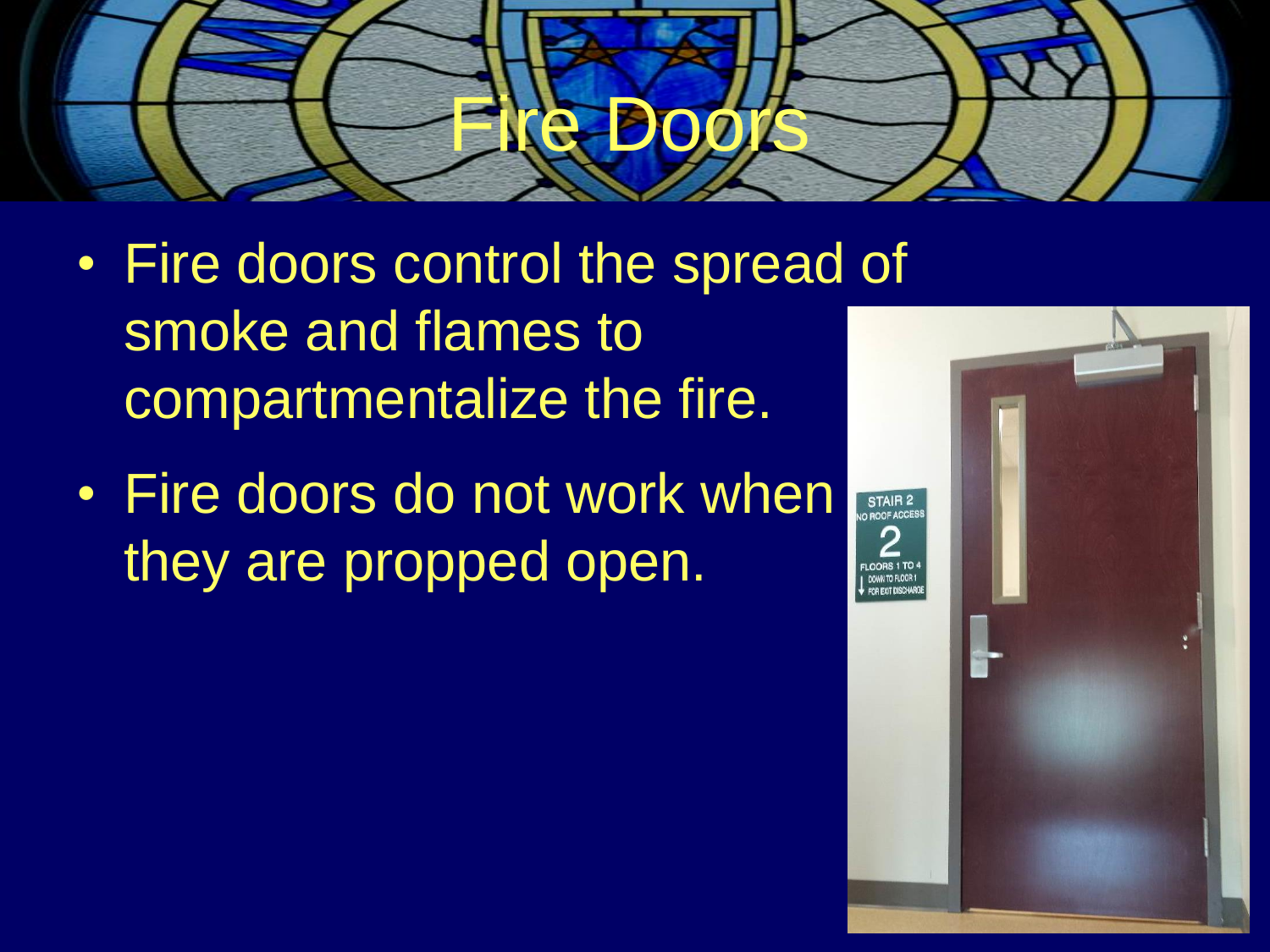

- Watch vs. Warning
	- Watch
		- A tornado is possible, but not imminent
		- Proceed with normal activity, stay alert
	- Warning
		- A tornado has been sighted in the area
		- Take immediate action

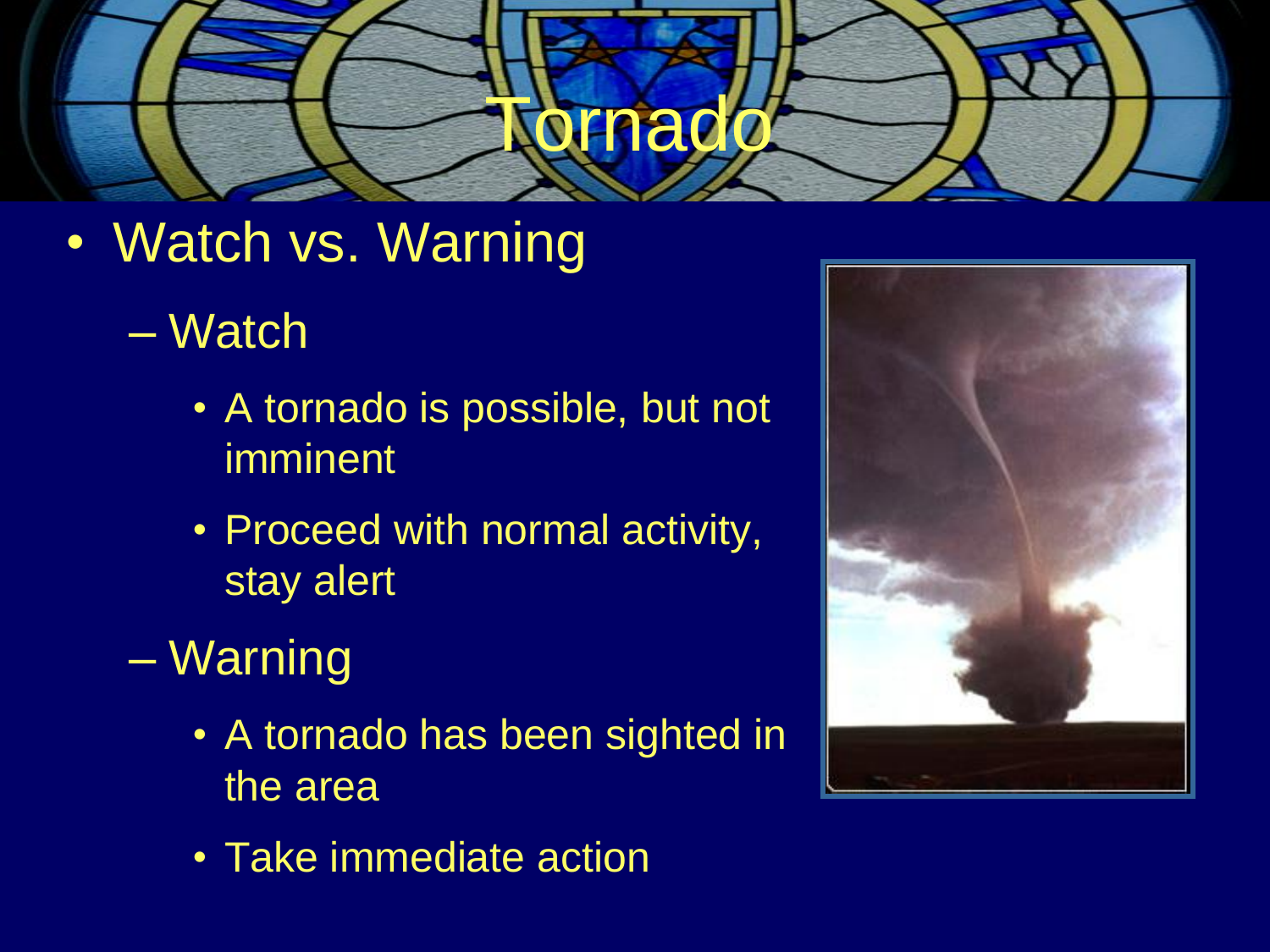

- Listen to local radio or TV station
- Check weather websites for updates
- Listen for emergency notification messages



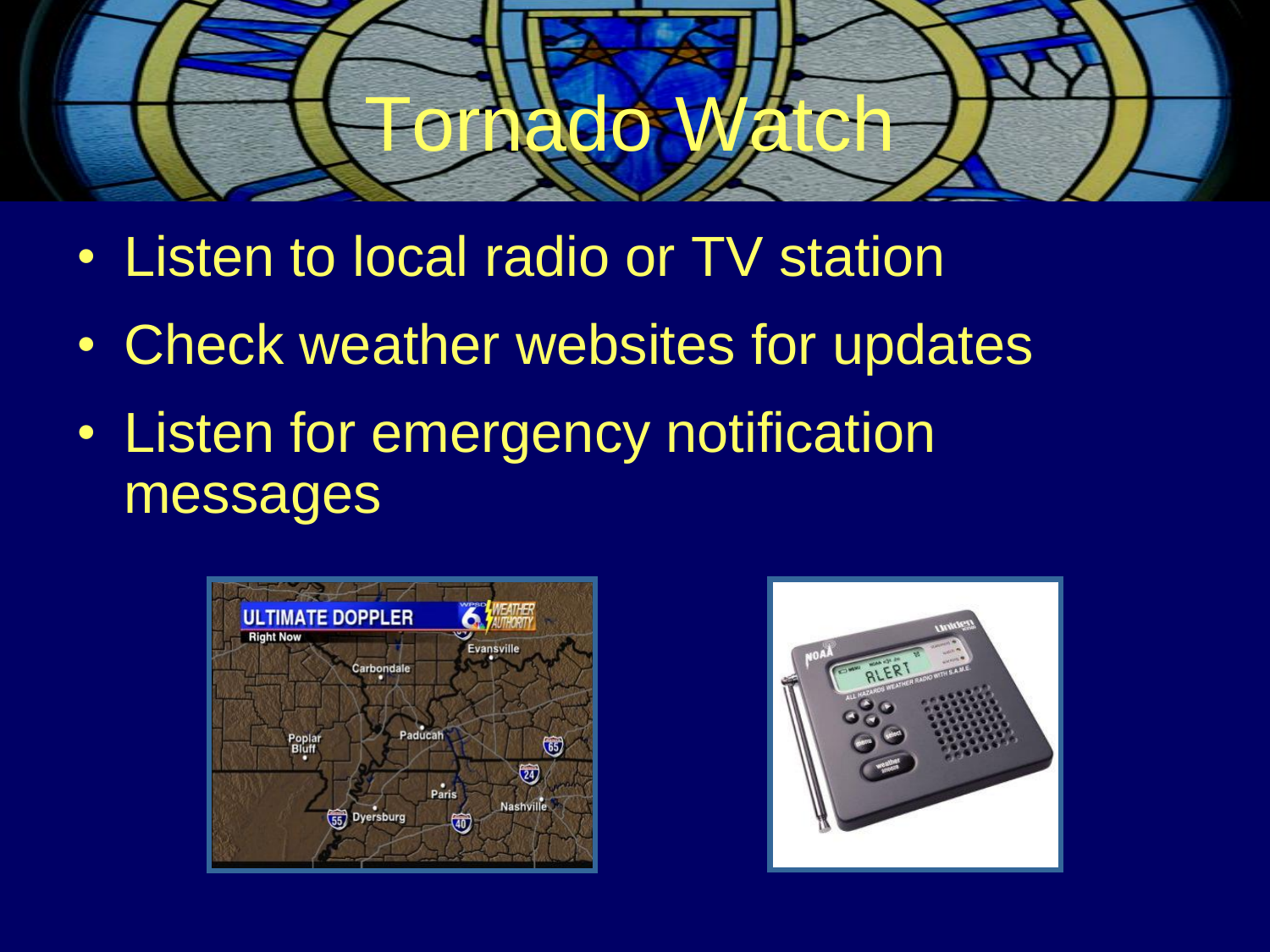

- Move to the interior of building. Stay away from outside walls and glass, close interior doors.
- Crouch against interior wall with your head covered for best protection.
- Lower floors with no glass hazards and basements will provide better protection.
- If evacuating using the stairwell presents a hazard with glass, stay on the current floor and seek shelter in the interior hallway.
- Wait for the All Clear message.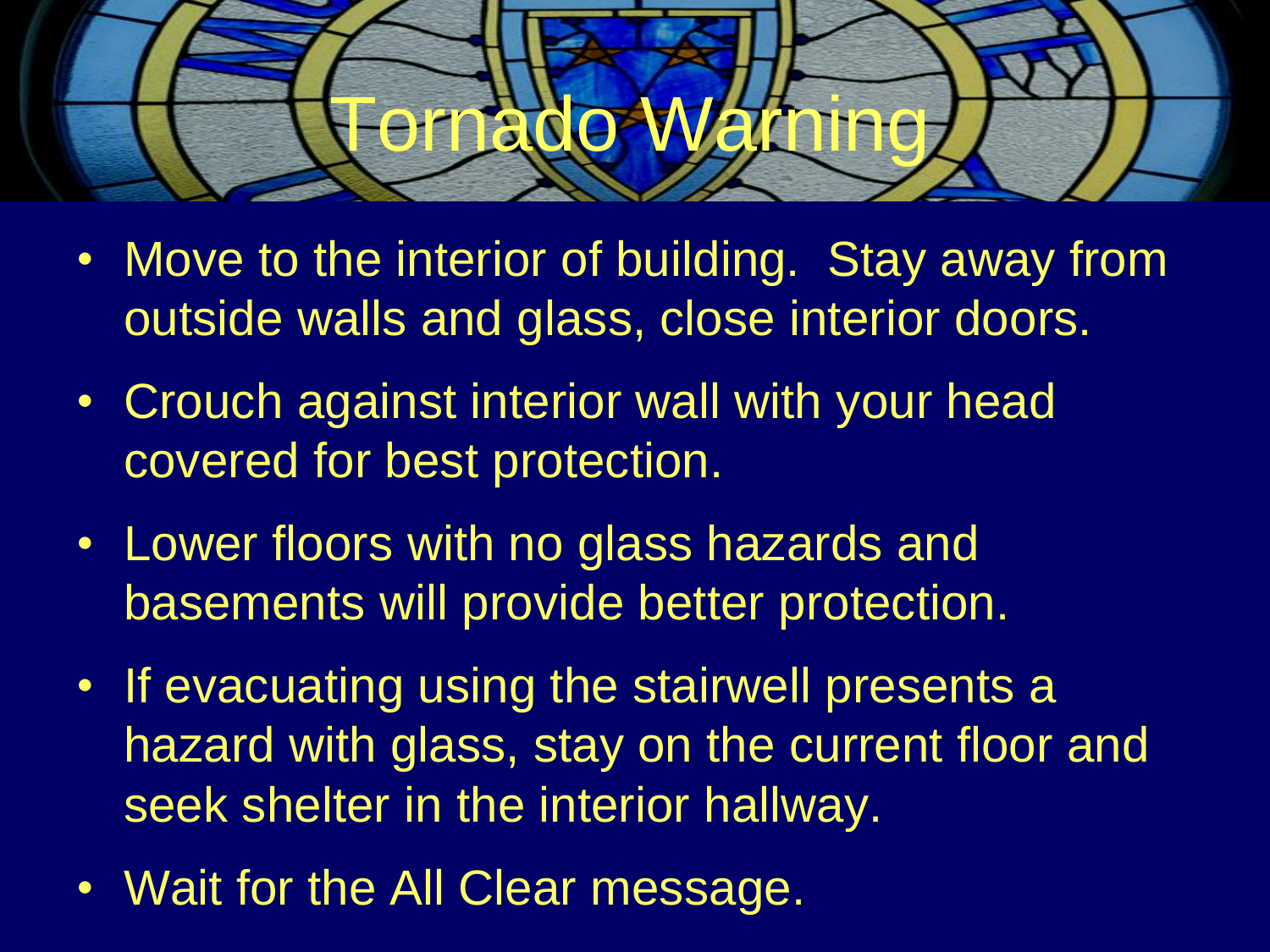

- If building has significant damage, evacuate with caution once the tornado has passed.
- Watch for:
	- Broken glass and debris
	- Downed power lines
	- Falling objects
- Assist people with injuries.
- Report damage and/or injuries to 911 or 2222.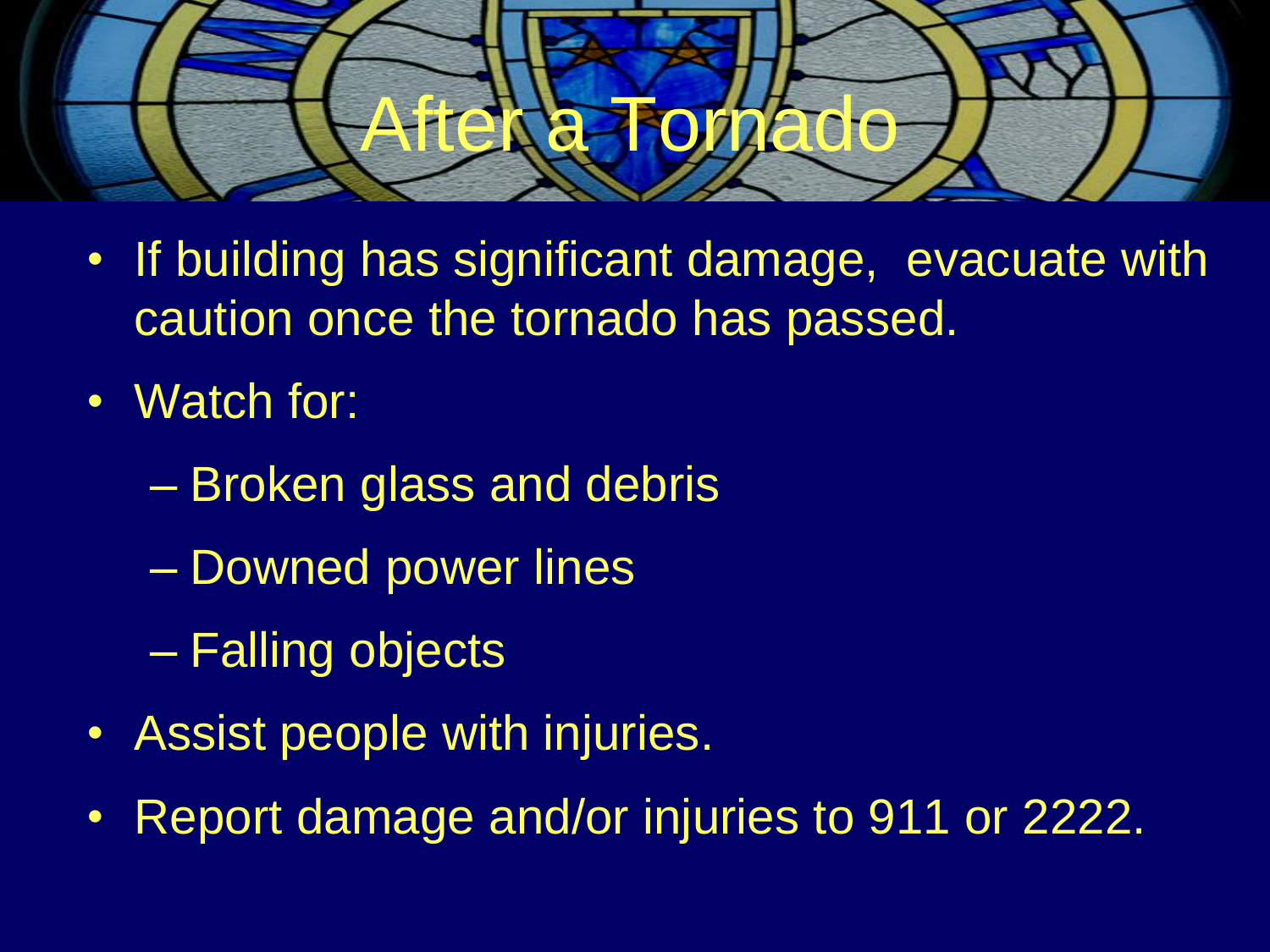



### • During an earthquake

- Seek protection from falling debris, get under desk or in a doorway
- Do not use elevators
- If outside, move away from buildings, power lines and trees
- Avoid open flames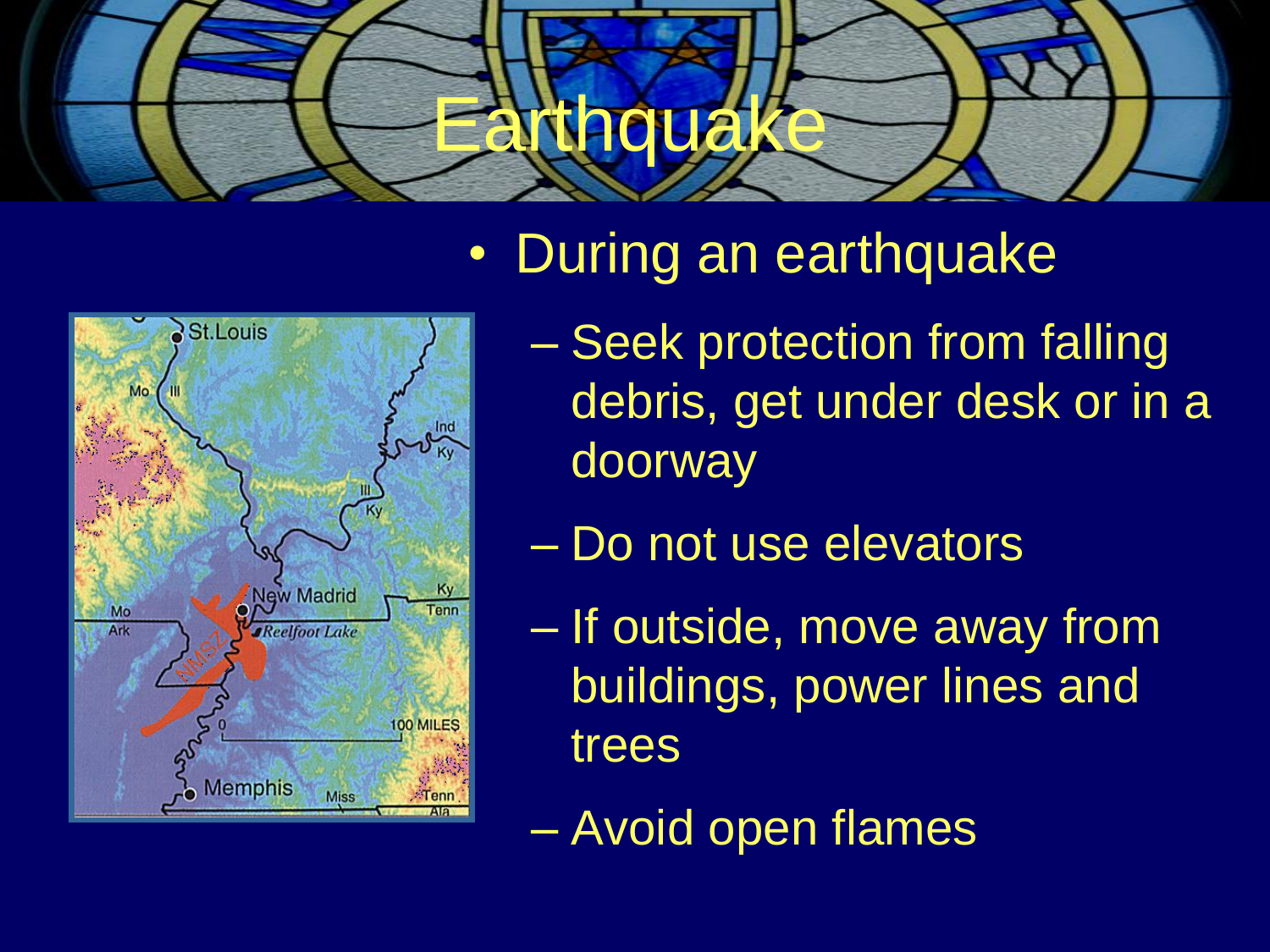

- After an earthquake
	- Provide assistance to others in need
	- Call 911 or 2222 to report damage and/or injuries
	- Evacuate the building, watch for hazards
	- Account for building occupants at the designated meeting area



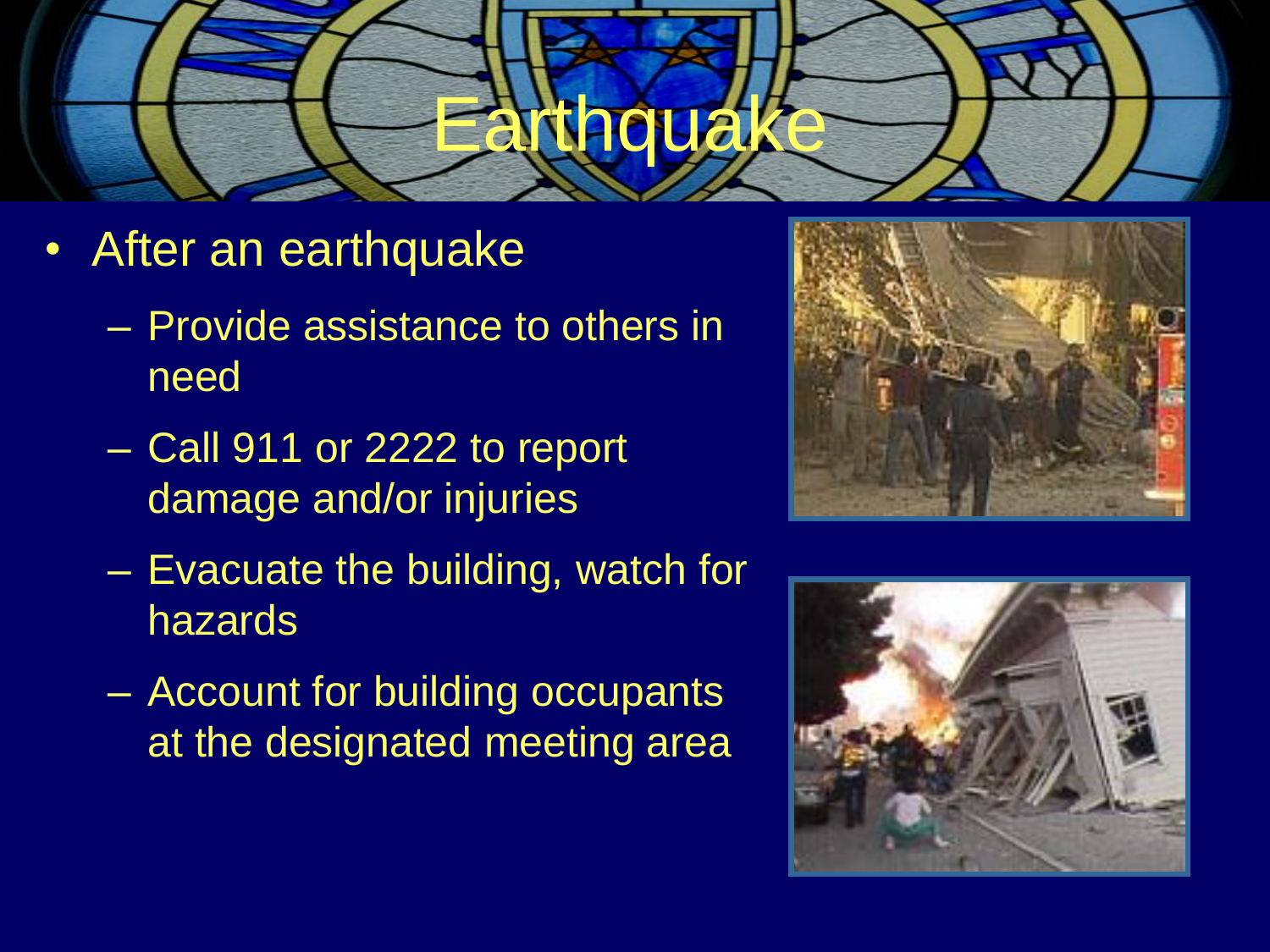

- Always be aware of your surroundings.
- If you observe something unusual, call 911 or 2222 and report:
	- What the person(s) is/are doing
	- Where it is happening
	- Physical description of those involved
	- If weapons are involved, and what type
	- Vehicle description and direction of travel when last seen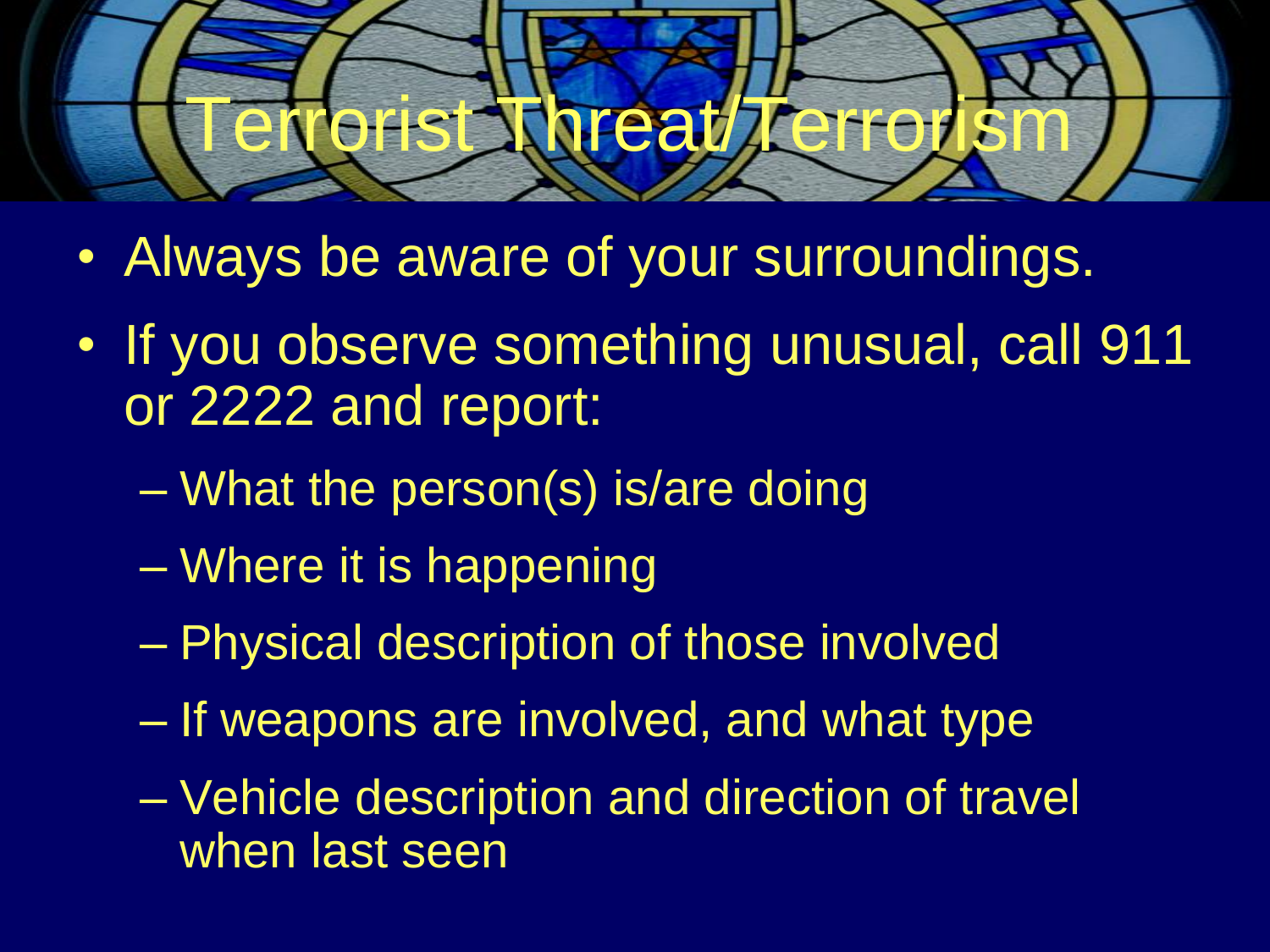

- Toxic/Irritant Gas
	- Immediately evacuate the building by pulling the fire alarm.
	- Account for all building occupants at the designated meeting area.
	- Call 911 or 2222 and inform them of the situation with as much detail as possible.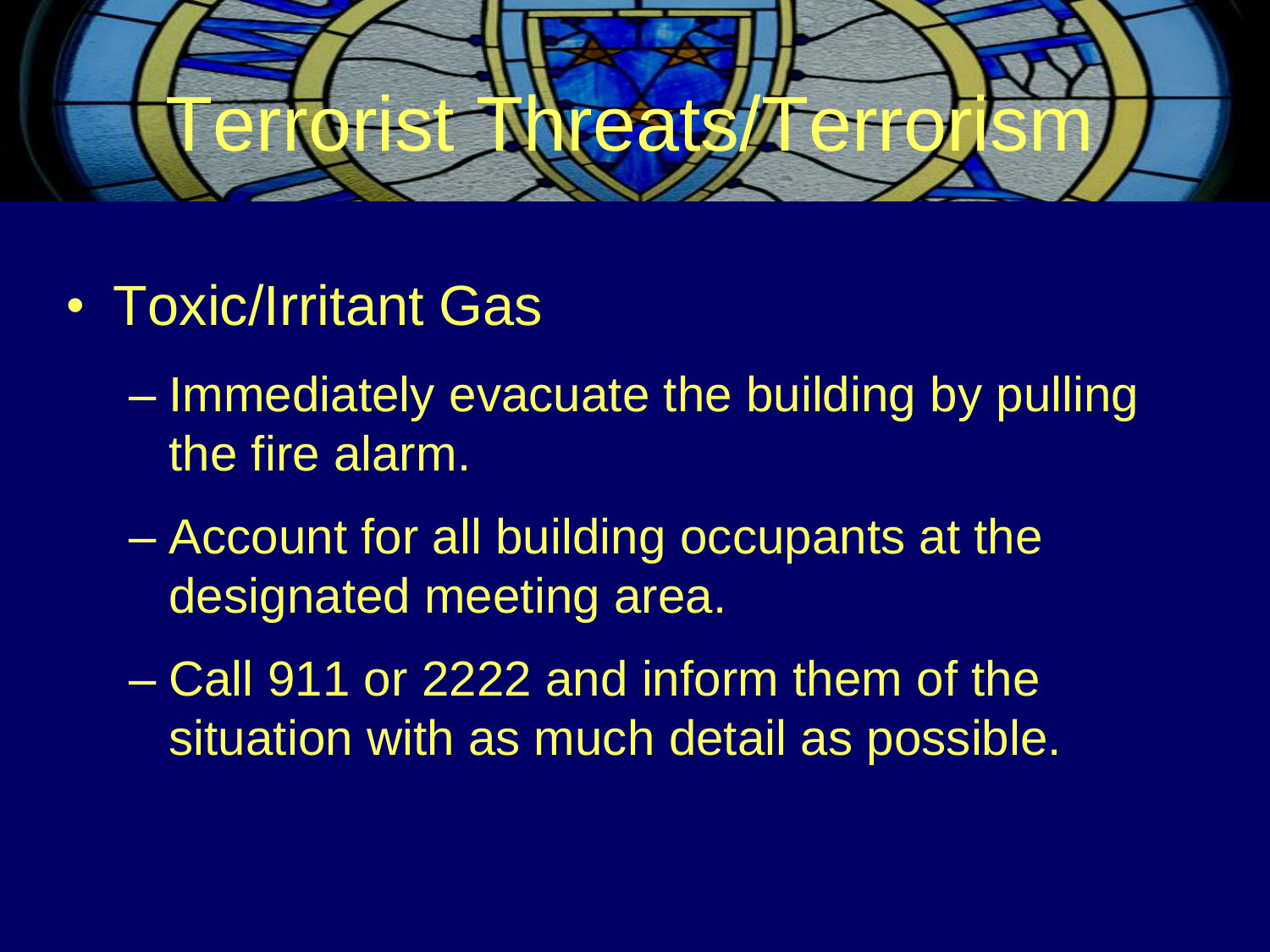

- Infectious Agents
	- Leave the material in the same location where it was found or opened. Immediately evacuate.
	- Segregate individuals who were exposed.
	- Call 911 or 2222 and inform them of the situation with as much detail as possible.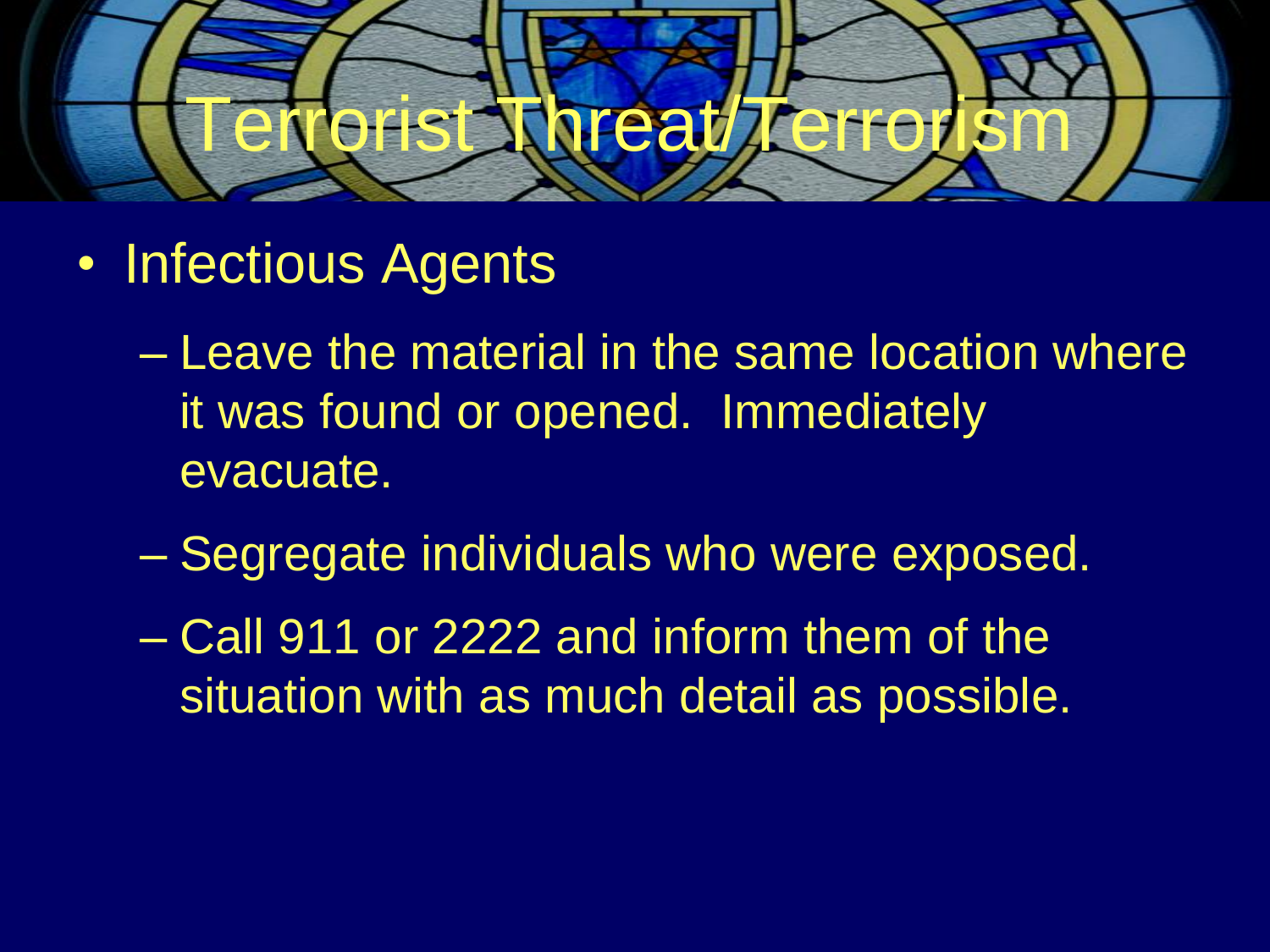

- If you are involved in a situation where gunshots are heard:
	- Exit the building immediately.
	- Notify anyone you may encounter to exit the building immediately.
	- Call MSU Police at 911 or 2222 and provide details of the situation.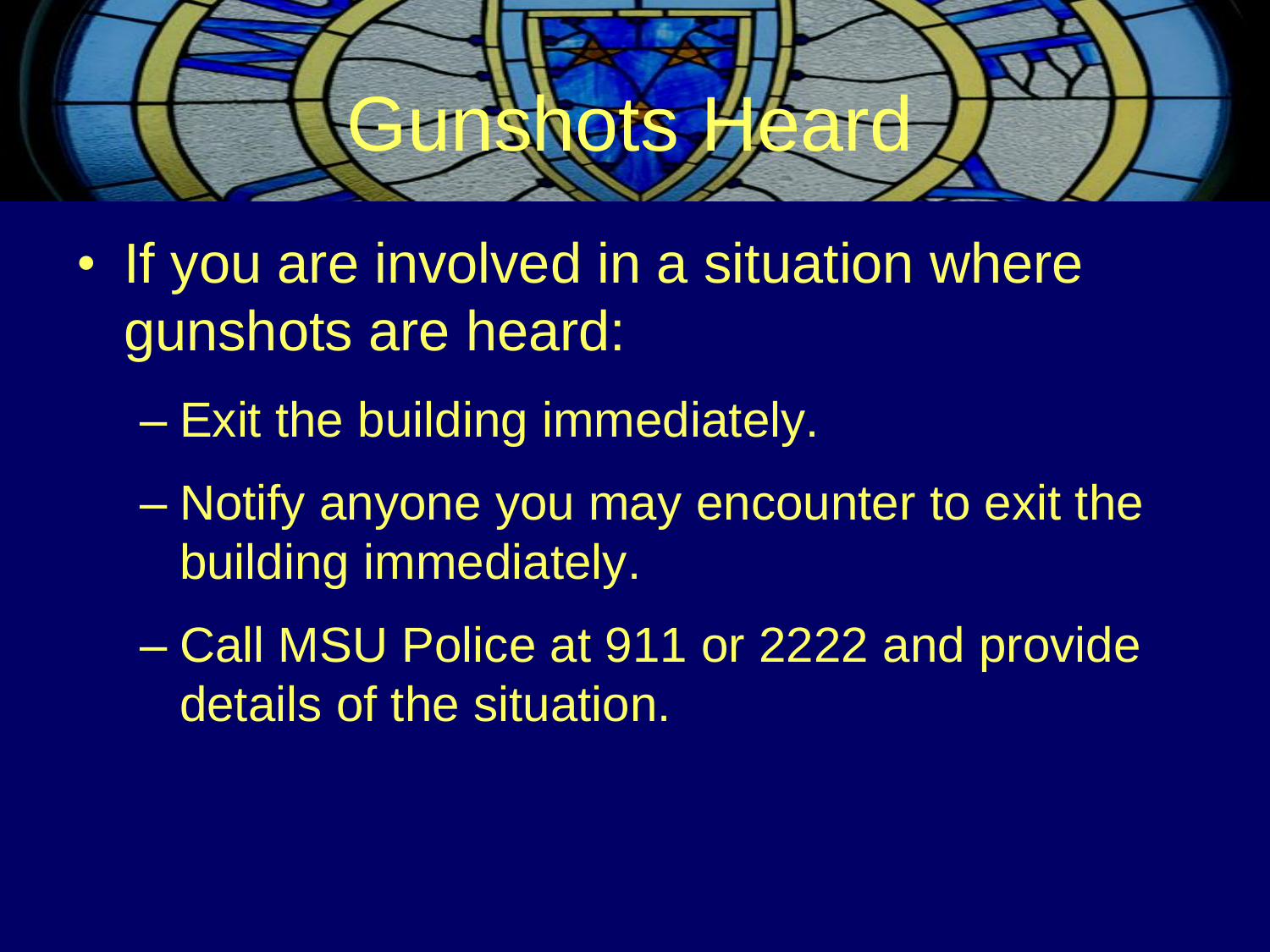

- If you are directly involved and exiting the building is not possible:
	- Go to the nearest room or office.
	- Close and lock or barricade the door.
	- Cover the door windows and turn off lights.
	- Keep quiet and act as if no one is in the room.
	- Do not answer the door.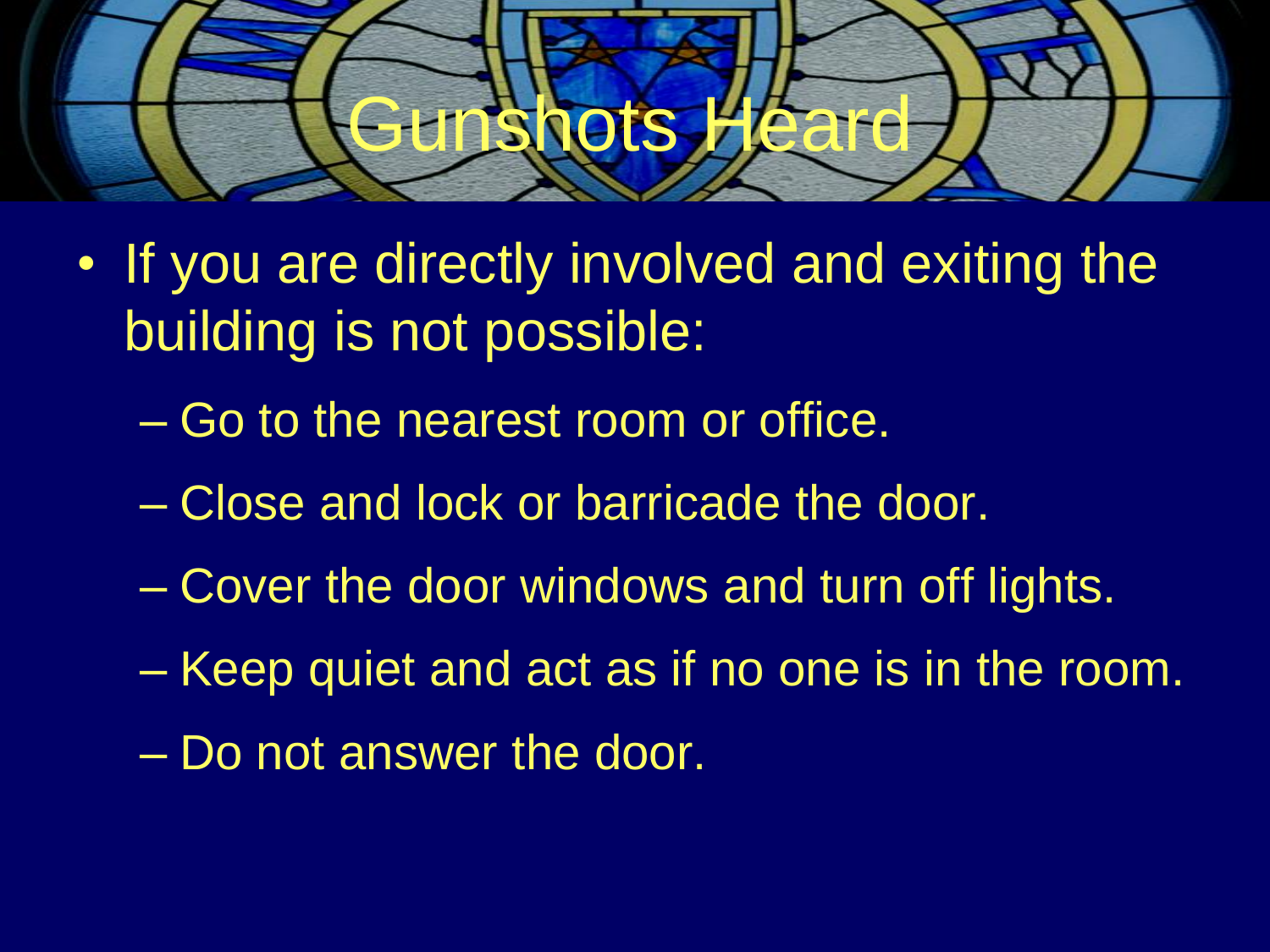

- Please click on the link below to view the short video developed by the City of Houston and the Department of Homeland Security to learn how to survive an active shooter event.
- Video link to YouTube [Run. Hide. Fight.](http://www.youtube.com/watch?v=5VcSwejU2D0)
- *After viewing the video, please return and view the remainder of this presentation.*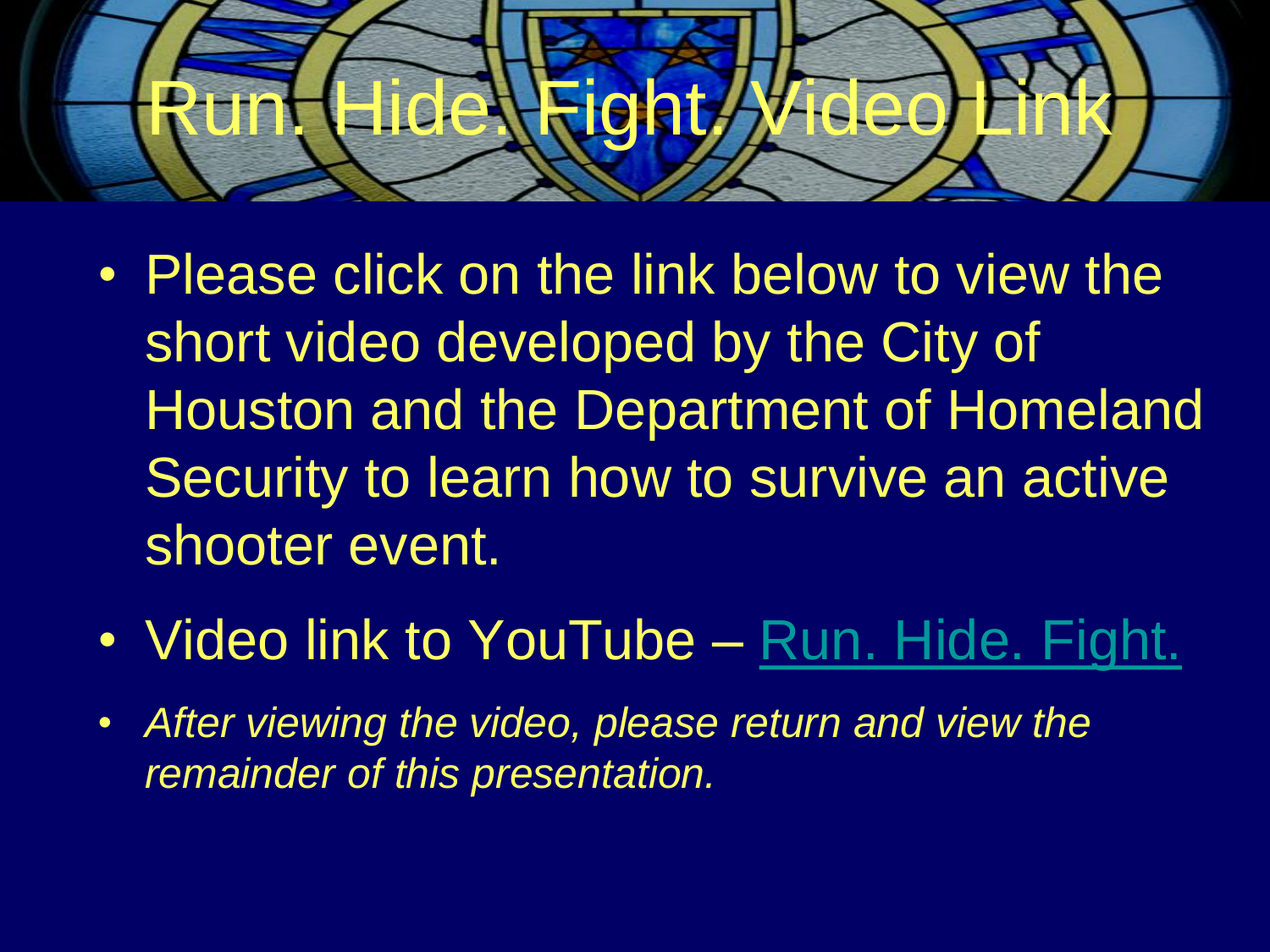

#### – Call MSU Police at 911 or 2222 and tell them:

- Your name and location
- Number and identification of shooter(s), if known
- Number of persons involved in situation

– Wait for emergency responders to assist you.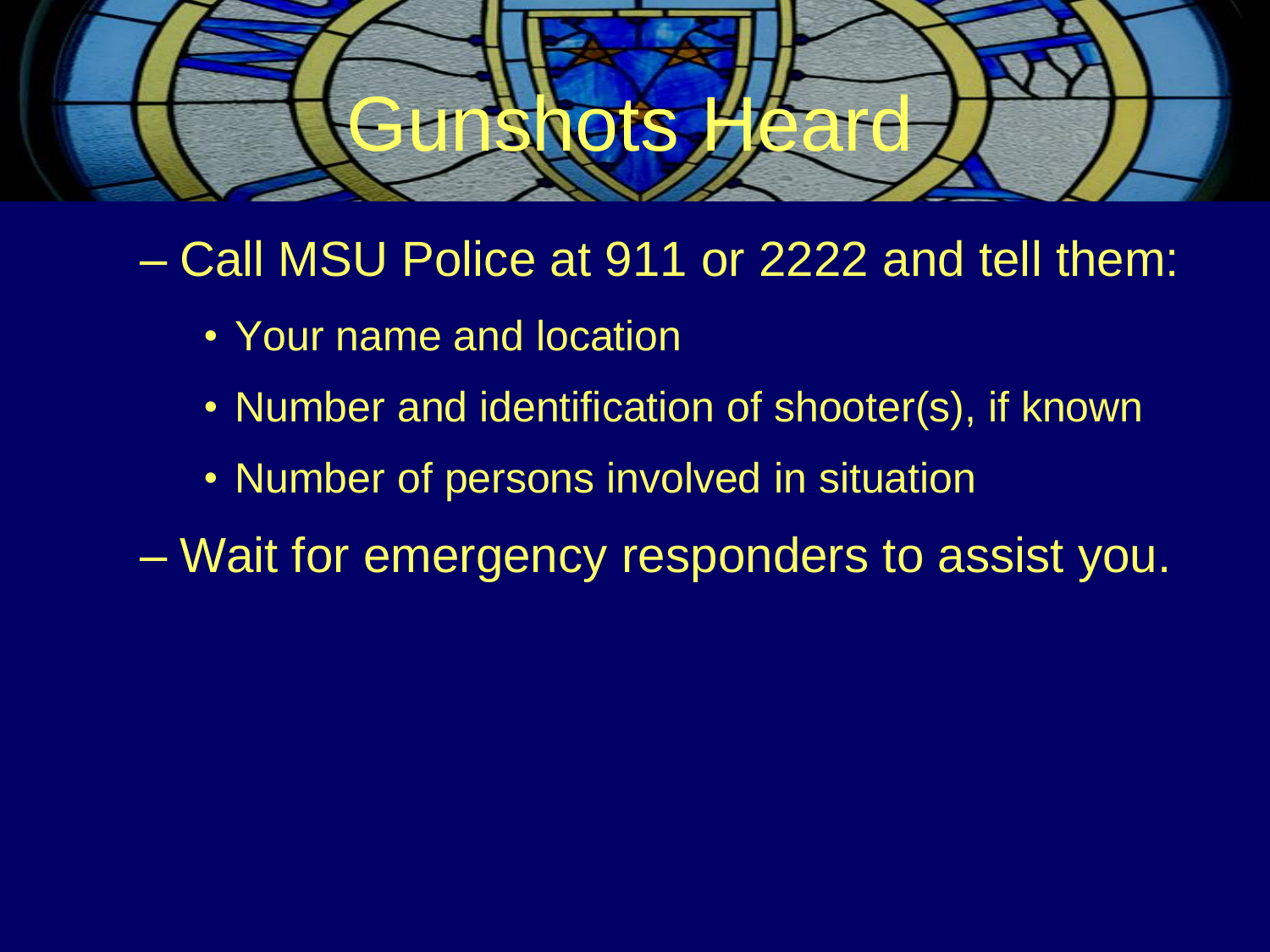

- In the event of immediate danger:
	- Call MSU Police at 911 or 2222.
	- Take immediate action to move others from harms way (in the immediate vicinity of event).
	- Initiate lockdown procedures.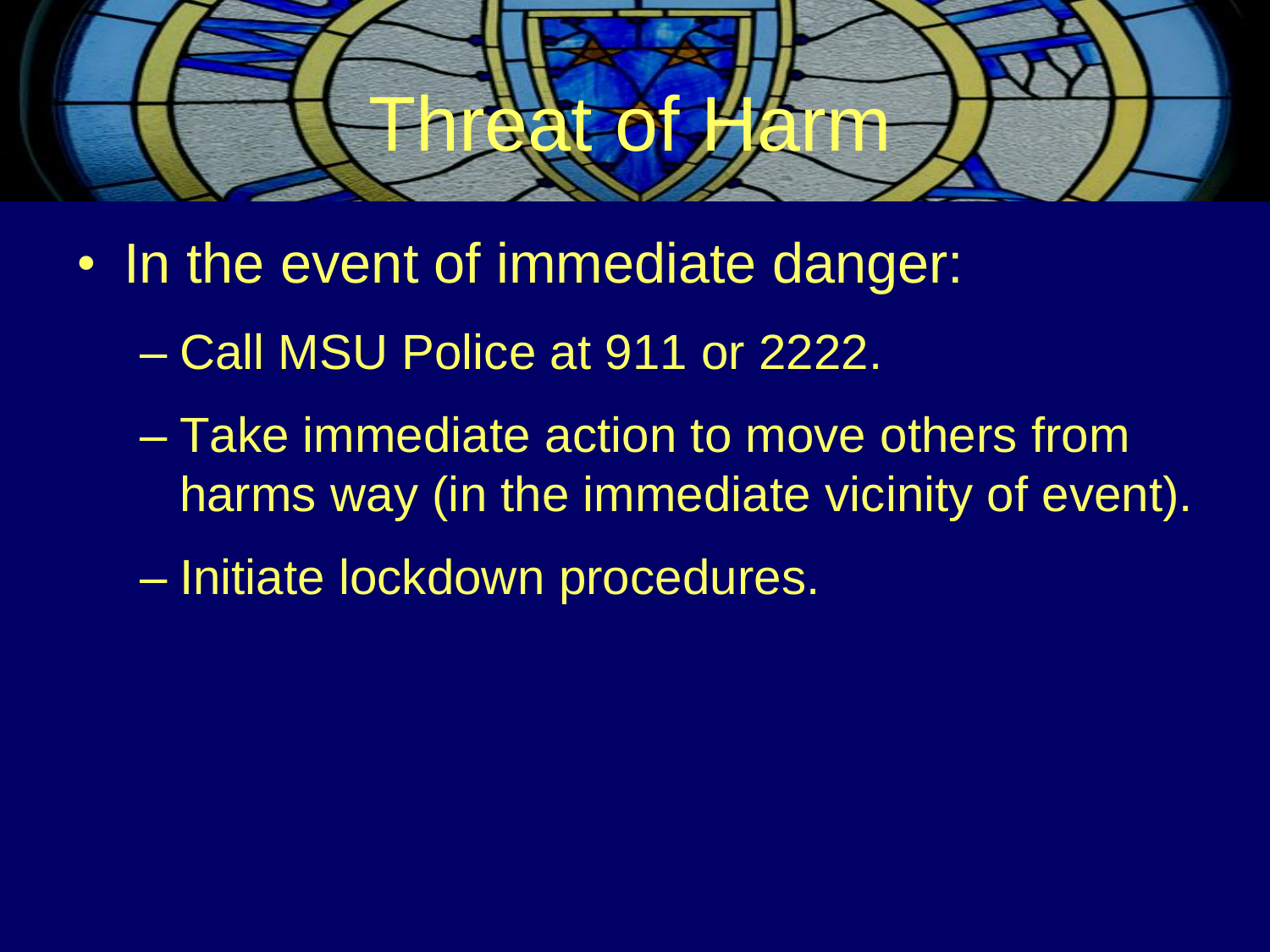

- Warning Signs of Danger:
	- Possession of weapon
	- Suicide threats or statements
	- Detailed threats of violence
	- Rage for minor reasons
	- Destruction of property
	- Conflicts with peers, family or others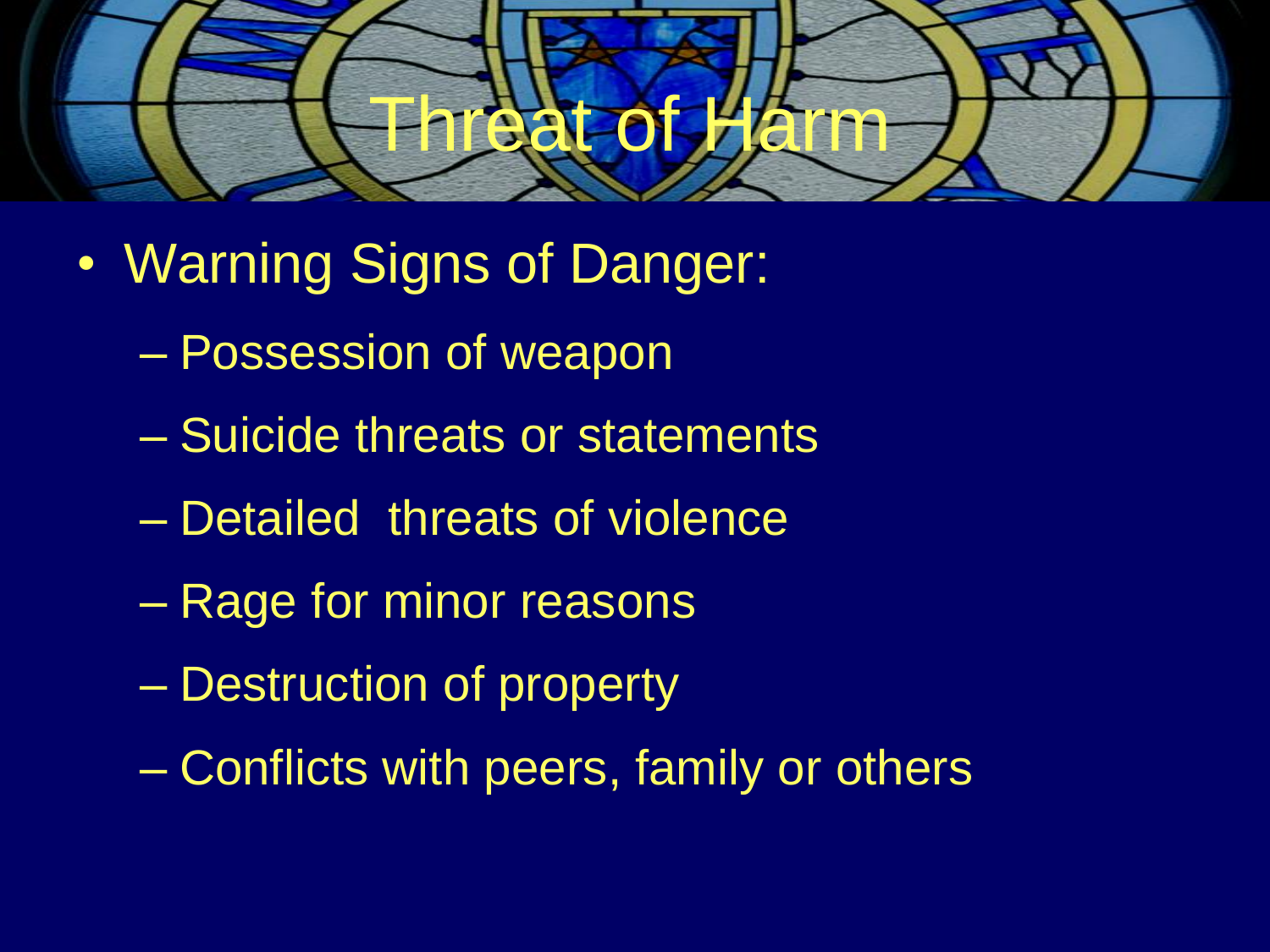

- Early Warning Signs of Threat of Harm:
	- Withdrawal
	- Feelings of isolation or rejection
	- Victim of violence or bullying
	- Uncontrolled anger
	- Talk of suicide
	- Depression
	- Marked changes in appearance
	- Expressions of violence in writings or drawings
	- Distorted or bizarre thoughts or statements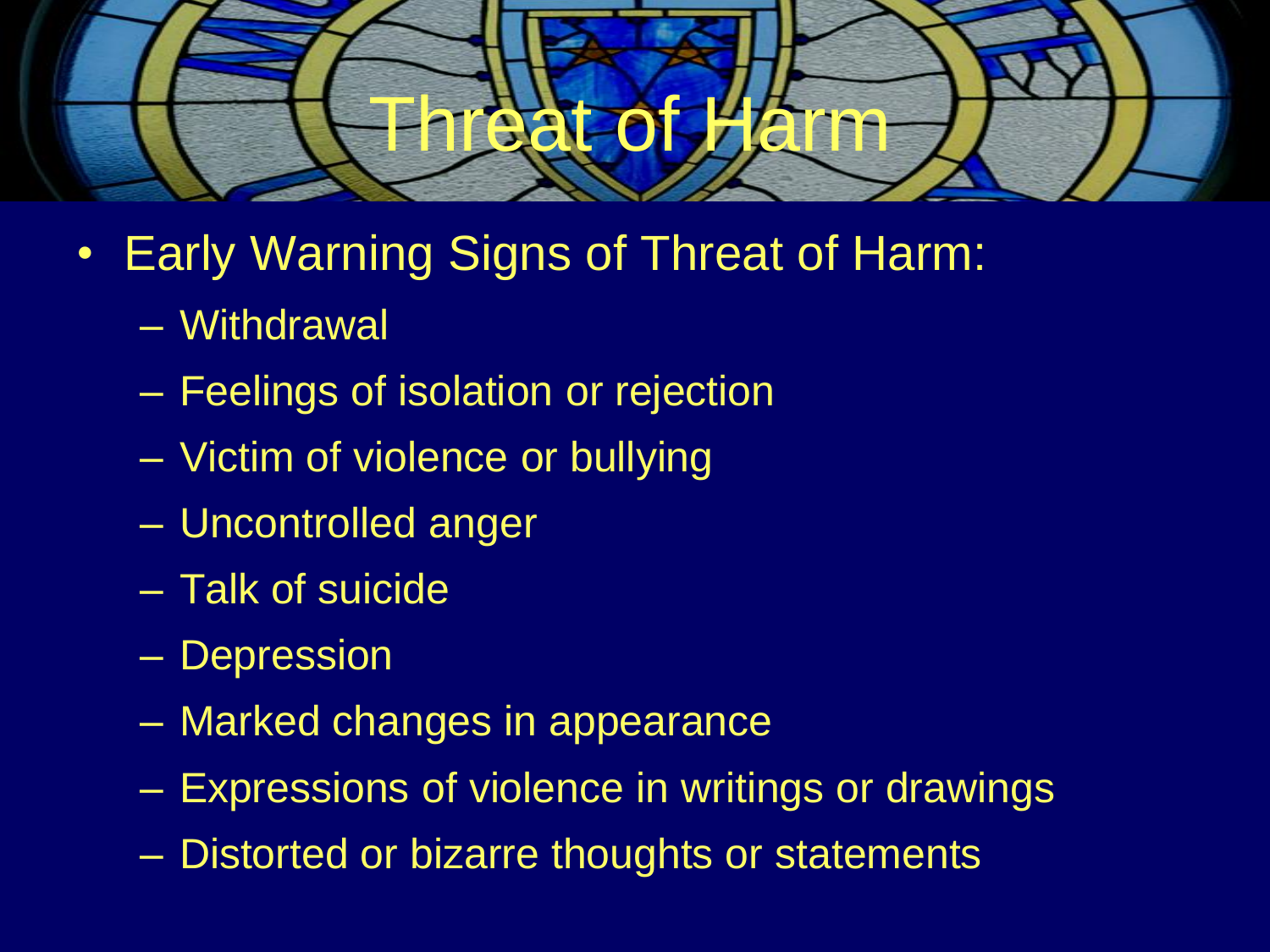

• If you become concerned that an individual may pose a risk of harming him/herself or others, call MSU Police at 2222 and give them information on the individual.

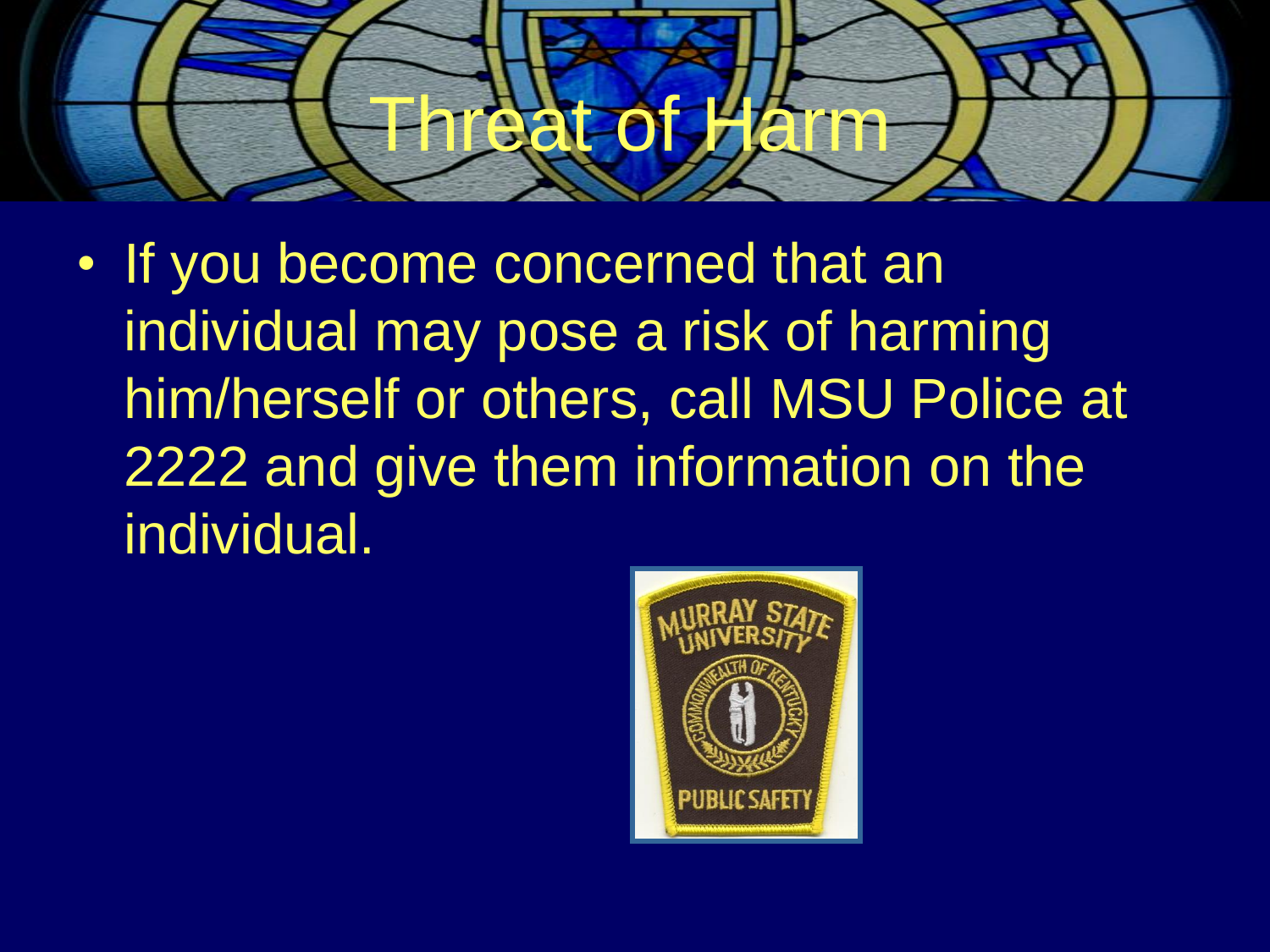

- In the event of an emergency, MSU will notify the campus community by activating the outdoor sirens and speakers, the campus (VOIP) phone system and the School Messenger text messaging alert system.
	- Tornado
	- Active shooter
	- Any emergency situation





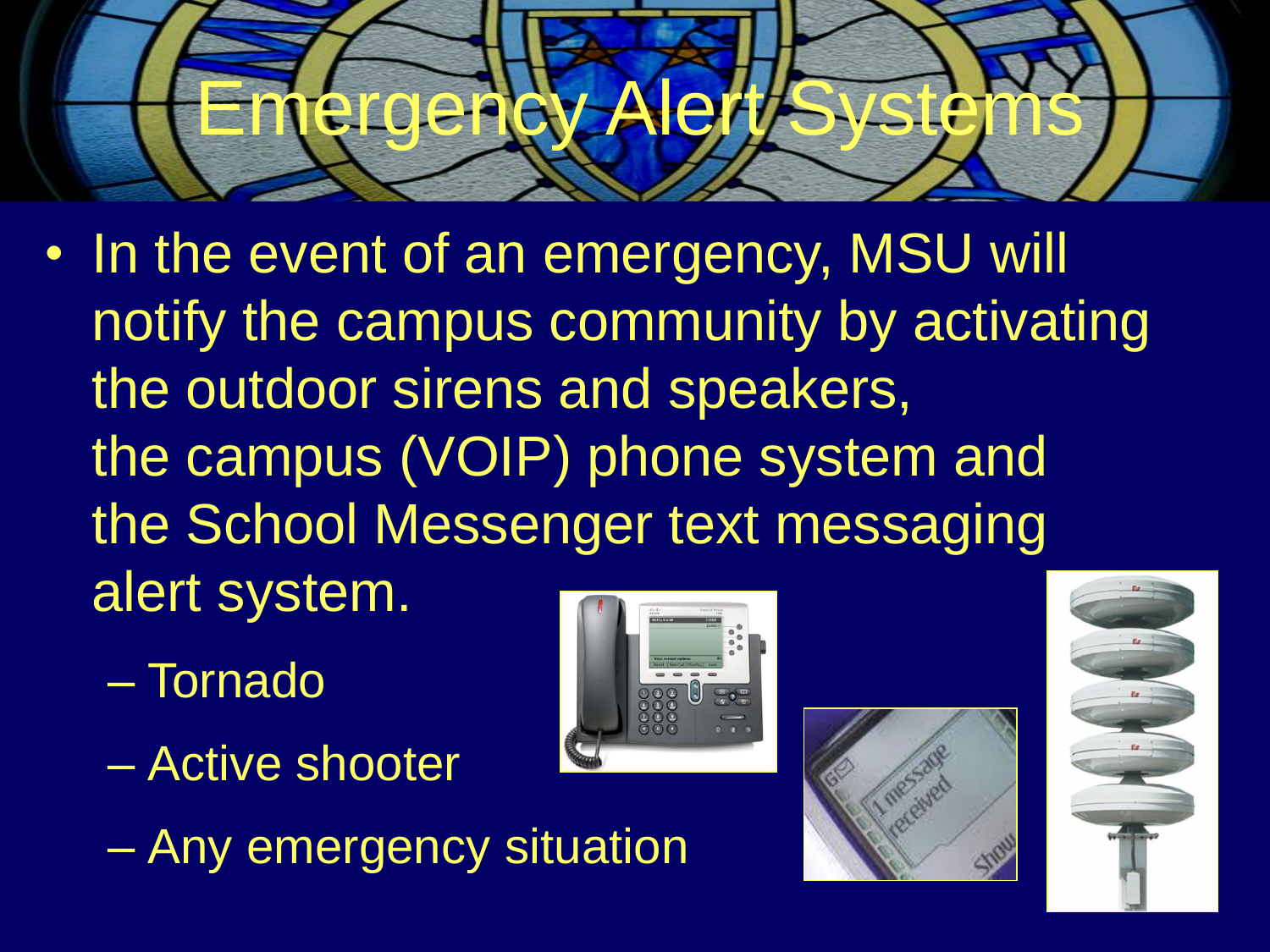

- Fire …………………………. 911
- Police ………………………. 911
- Medical ………………………… 911
- Public Safety ................... 2222
- Health Services ................ 3809
- Env. Safety & Health ……3480
- Facilities Management ….... 4291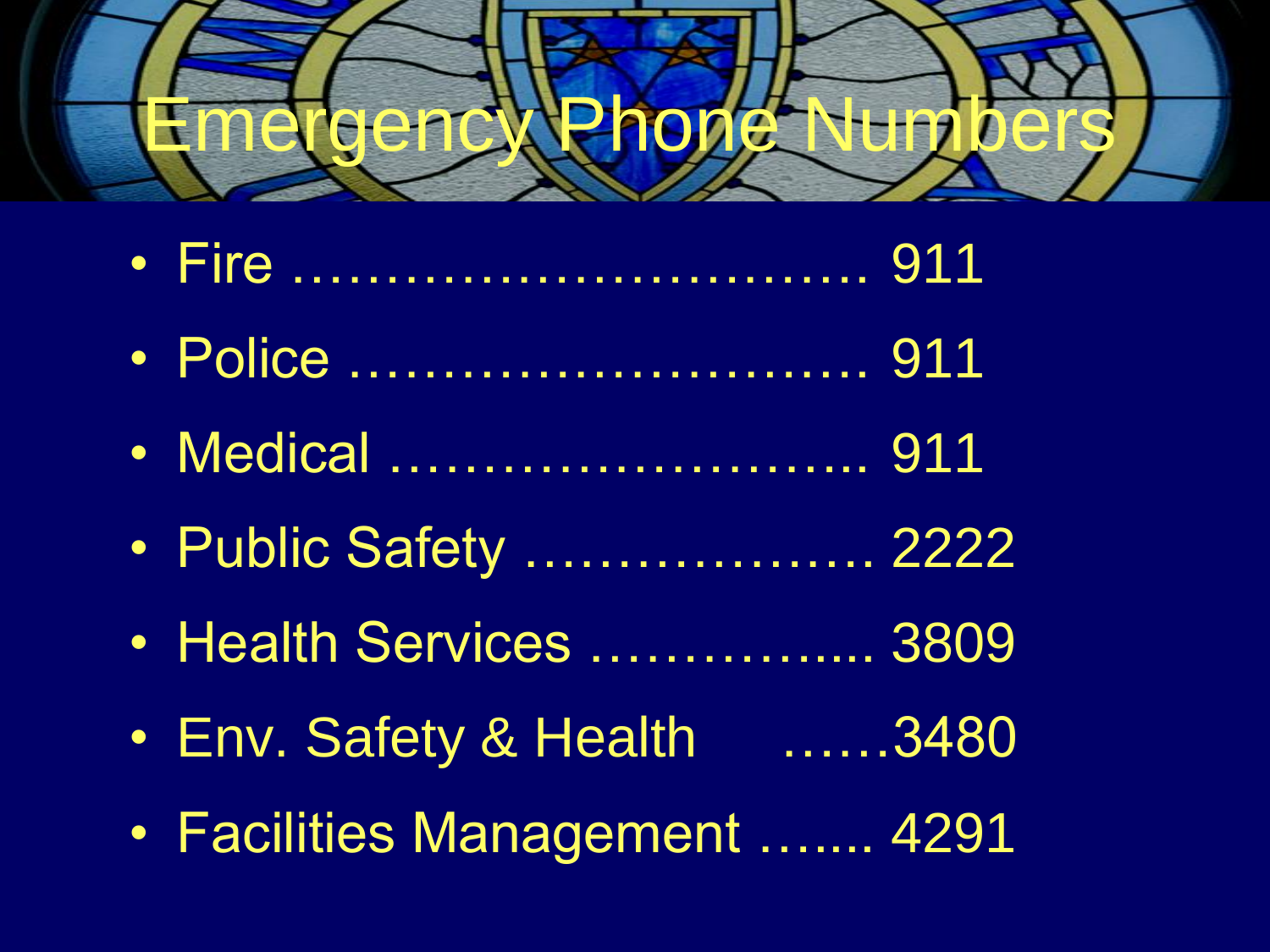

- Careful attention to these procedures should help you to respond appropriately in the event of an emergency.
- Become familiar with the MSU Emergency Procedures Guide.
- Together we can help to ensure the safety and protection of every member of our university community.